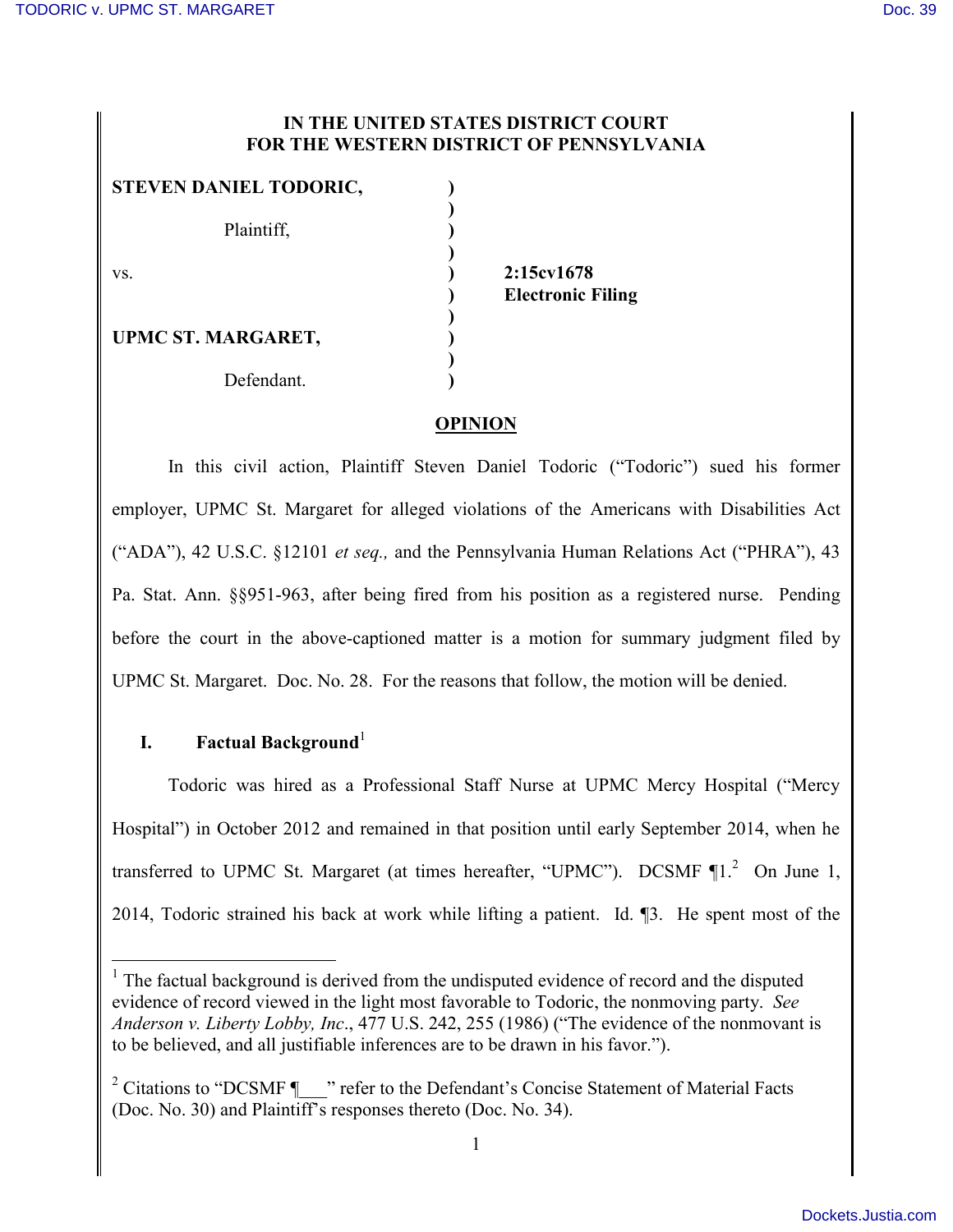summer months performing light duty jobs at Mercy Hospital until August 22, 2014, when he was deemed recovered and discharged. *Id*.

While he was still on a light duty assignment at Mercy Hospital, Todoric applied for and was hired by Supervisor Shirley Brandon ("Brandon") as a Professional Staff Nurse in the Emergency Department at UPMC St. Margaret. DCSMF ¶4. Brandon knew at the time she hired Todoric that he had a back injury and had been on light duty assignments for most of the summer. *Id*.

Todoric worked for about eight weeks at St. Margaret but failed to complete the required orientation because, on November 10, 2014, he injured his back at home and went out on managed leave. DCSMF ¶¶4-6. Todoric remained on managed leave from November 10 to December 7, 2014. *Id*. ¶6. During this time, Lori Maggio ("Maggio") – a Leave Specialist with UPMC WorkPartners,<sup>3</sup> assisted Todoric with his leave of absence. *Id*.

Todoric eventually returned to work with certain physical restrictions that were initially set to end on November 30, 2014 but were later extended first to December 25, 2014 and then to February 28, 2015. DCSMF ¶7. Todoric's department at St. Margaret could not immediately accommodate his restrictions because their available light duty assignments required a minimum of six months on the job, which Todoric did not have. *Id*. ¶8. Instead, Todoric was given a light duty assignment at Mercy Hospital beginning December 8, 2014, and he remained in that position until January 19, 2015. *Id*. ¶¶8-9. During this time, Todoric was still considered an employee of St. Margaret's Emergency Department. *Id*. ¶9. He continued to report to Brandon and received his paychecks from St. Margaret. *Id*.

 $\overline{a}$ 

<sup>&</sup>lt;sup>3</sup> UPMC Workpartners is a UMPC entity that manages disability-related services for UPMC employees. Steinkopf Dep. at 6:3-5, Doc. 36-5.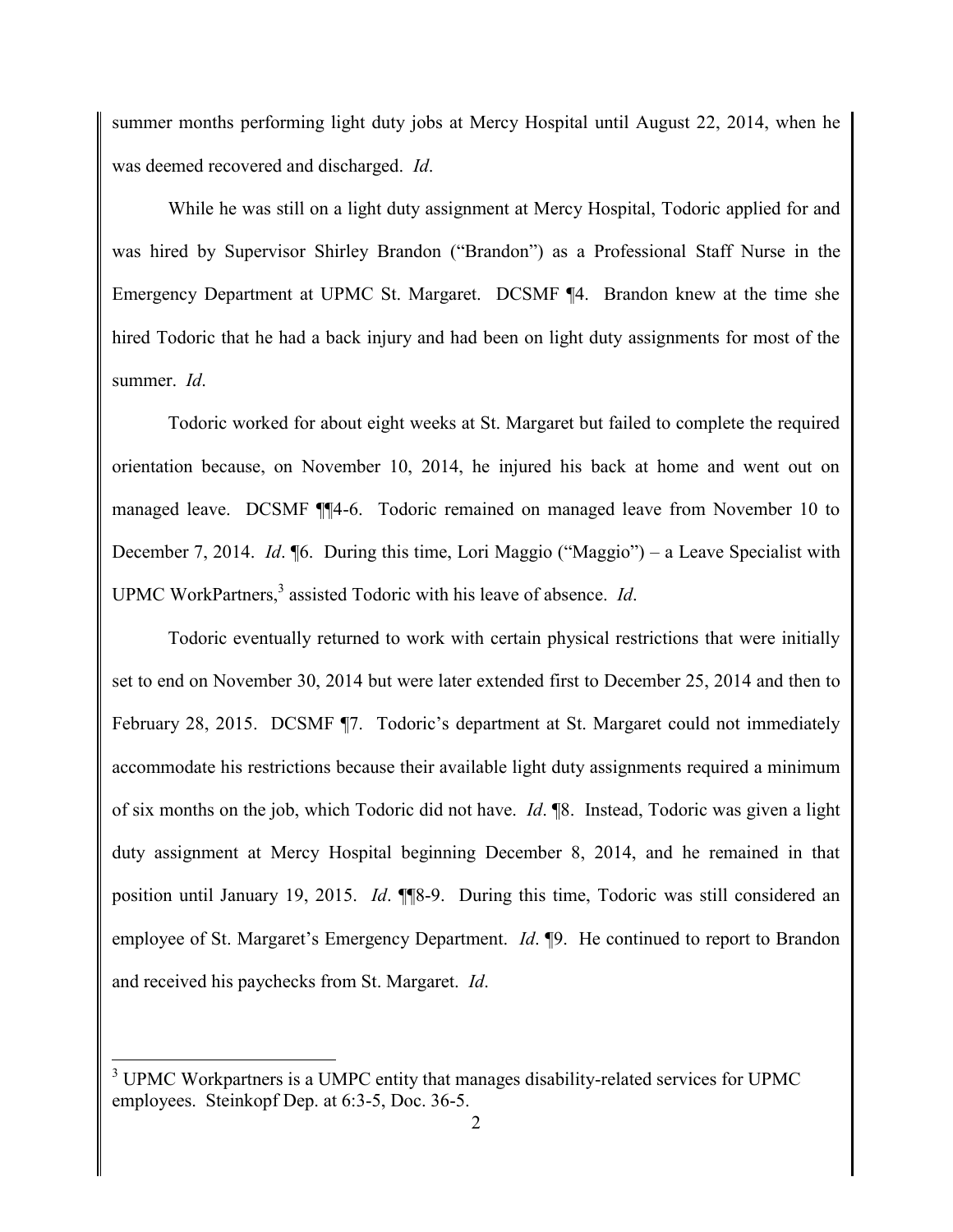In January 2015, a light duty job became available at St. Margaret. DCSMF ¶10. Todoric was transferred to this light duty assignment on January 19, despite the fact that he had only two months' experience in his regular job and had not yet completed his job orientation from the previous September. *Id*.

On February 3, 2015, Todoric requested leave under the FMLA that would begin on

February 18 for surgery related to his November 2014 injury. DCSMF ¶11. On February 4,

2015, Maggio sent Todoric a letter explaining the terms and requirements of the FMLA leave

that Todoric had requested. *Id*. ¶12. In relevant part, the letter stated:

While on leave, you are required to furnish us with periodic reports of your status and intent to return to work every 30 days. Should your anticipated return to work date be delayed, you are required to provide a 2-week notice to your supervisor of the change in your return to work plan so that schedules can be adjusted to cover your absence. . . .

Also, please provide your supervisor, your human resources representative, and the Leave Specialist listed below with a telephone number where you can be reached while on leave. It is imperative that this contact number be kept current throughout your leave period. . . .

NOTE: If your leave extends beyond the end of your FMLA or other jobprotected leave entitlement, you will not have this right to reinstatement.

*Id*. (emphasis in the original).

Todoric underwent the planned surgery and remained on FMLA leave for approximately two months thereafter. DCSMF ¶13. During that time, Brandon, HR Manager Katelyn Printz ("Printz"), Maggio, and two other specialists with WorkPartners – Jeffrey Steinkofp ("Steinkopf") and Shannon Sorge ("Sorge") -- communicated with Todoric and with each other about Todoric's obligations and what was required so that Todoric could return to work when he was able. *Id*.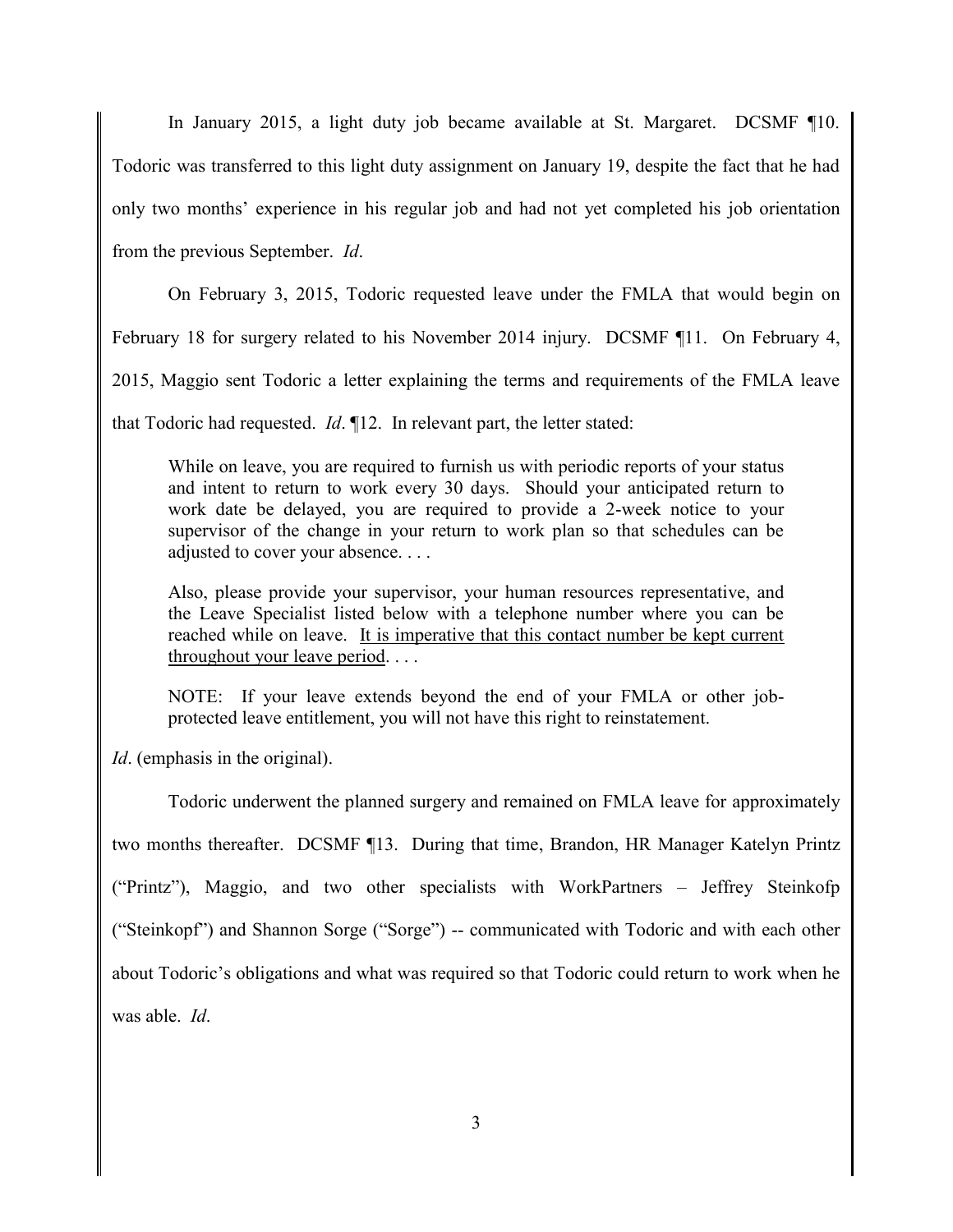On March 2, 2015, Maggio sent Todoric a letter further explaining his FMLA leave and his duties and responsibilities for communicating with UPMC on an ongoing basis. DCSMF ¶14. The letter advised Todoric that his FMLA leave would be exhausted as of April 14, 2015 and that he would be denied further FMLA leave after that date. *Id*. The letter noted that Todoric could extend his leave beyond that date if needed but he would have to communicate with UPMC about this:

In the event you require an extension of your leave, you may need to have an additional Certification of Health Care Provider for Employee's Own Health Condition form completed to qualify for the additional time away from work. Please contact me at the number listed below to obtain this form.

*Id*.

On March 23, 2015, Maggio sent Todoric a letter to remind him his FMLA leave would expire on April 15, and he therefore needed to return to work by that date in order to avoid being terminated. DCSMF ¶15. The letter provided detailed instructions, and enclosed forms, on how to request an extension of the leave of absence if Todoric could not return to work due to a disability. *Id*. The letter explained that the deadline for returning the paperwork for extended leave was April 6 and failure to return the paperwork by that deadline "could result in termination of [Todoric's] employment." *Id*. Maggio also attempted to leave a voice mail message for Todoric about the letter and the relevant deadlines. *Id*. Unbeknownst to Maggio, however, the voicemail she left was for a telephone number that was not Todoric's due to the fact that an intake employee at UPMC WorkPartners had inadvertently recorded Todoric's contact information inaccurately. Doc. 34, ¶15.

On April 9, 2015 at 12:57 p.m., Todoric called Steinkopf, his WorkPartners Disability Coordinator, to ask about his short-term disability benefits and payments. DCSMF ¶16. Steinkopf previously had promised to send a letter to Todoric to notify him formally of the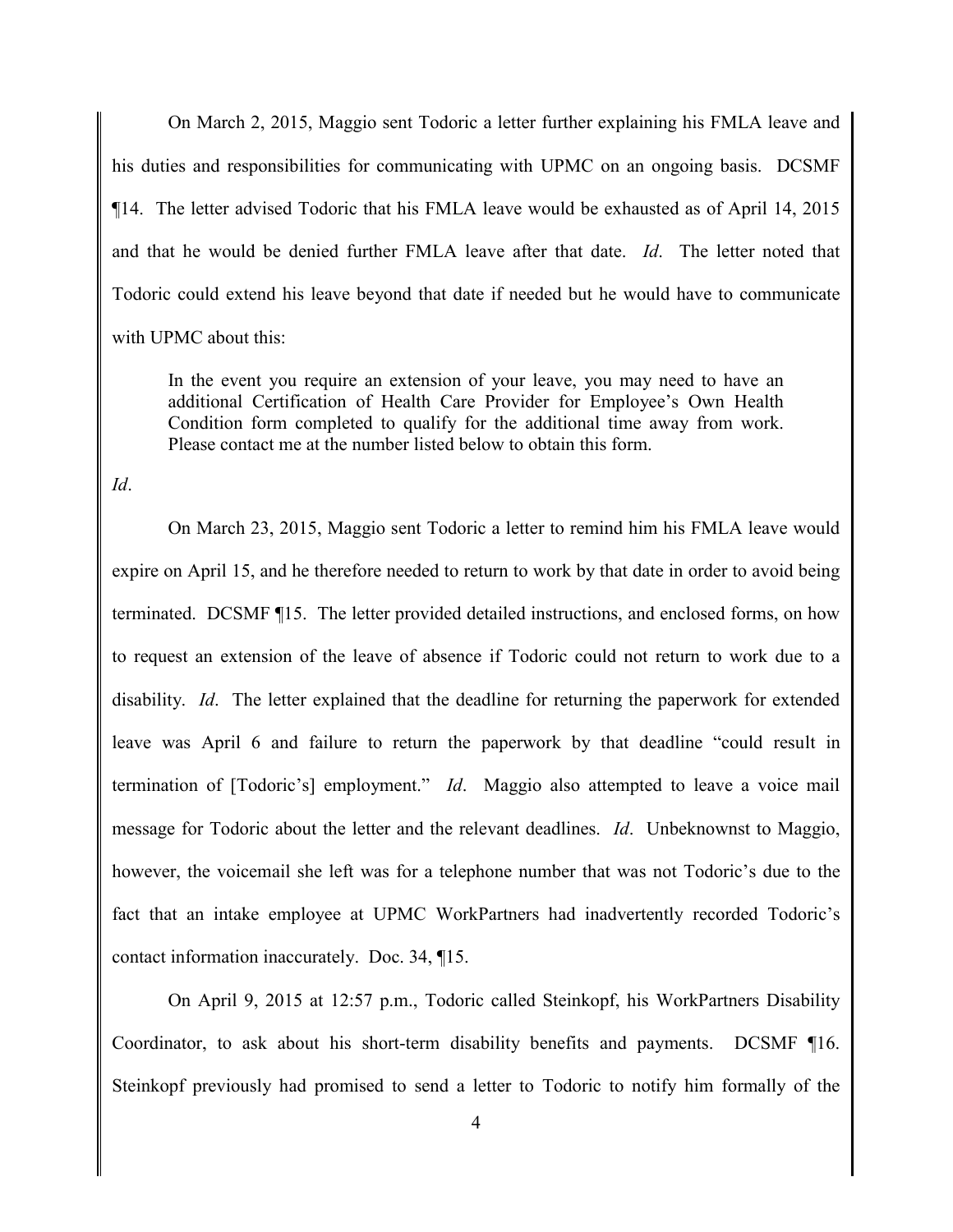extension of his short-term disability payments through May 2, 2015. *Id*. Todoric informed Steinkopf during their conversation that he had not received the letter but that he (Todoric) had received a letter the previous week "saying my stuff is going to expire on April 15<sup>th</sup>." *Id*. Todoric told Steinkopf, "I thought everything was extended through 5/2/2015, and that's when [Steinkopf] said, oh it must be an old letter that popped out. He's like you're fine, your shortterm disability is extended through May  $2<sup>nd</sup>$ ." *Id*. Notably, Todoric's conversation with Steinkopf occurred in the context of discussing short-term disability leave; Todoric did not tell Steinkopf that the letter he was referencing was from Maggio or that it concerned FMLA leave. *Id.* Following his conversation with Todoric, Steinkopf sent the letter to Todoric indicating that his short-term disability plan "ha[d] been extended through  $5/2/2015$ ." DCSMF [21.

At 1:22 p.m. that same day, shortly after speaking with Todoric, Steinkopf sent an email

to Maggio explaining:

I just spoke with Steven Todoric and he said it looks like he will be in PT until the end of this month and then a work hardening program through most of May so he doesn't anticipate being released until then. For some reason, I thought he was with Shannon for ATW, but that was his TRTW case. I asked him if he was working on leave with her but he had no idea. Can you send him his ADA papers again and/or call him and let him know we need that? He seemed confused about everything.

DCSMF ¶17.

On April 10, 2015, in response to Steinkopf's email from the day before, Maggio tried to

call Todoric and left the following voice mail message at the number she mistakenly believed to

be his:

Hi, this message is for Steve. This is Lori from UPMC WorkPartners. I was calling because . . . Jeffrey Steinkopf had spoken with you and said you had some questions. . . regarding the ABA [sic] forms, the request for accommodation forms that I mailed to you. Uh, those forms are due as soon as possible because your 12 weeks, or your FMLA, will exhaust on 4/15, and so that would injure [sic] job protection. Those accommodation forms that I mailed to you . . . could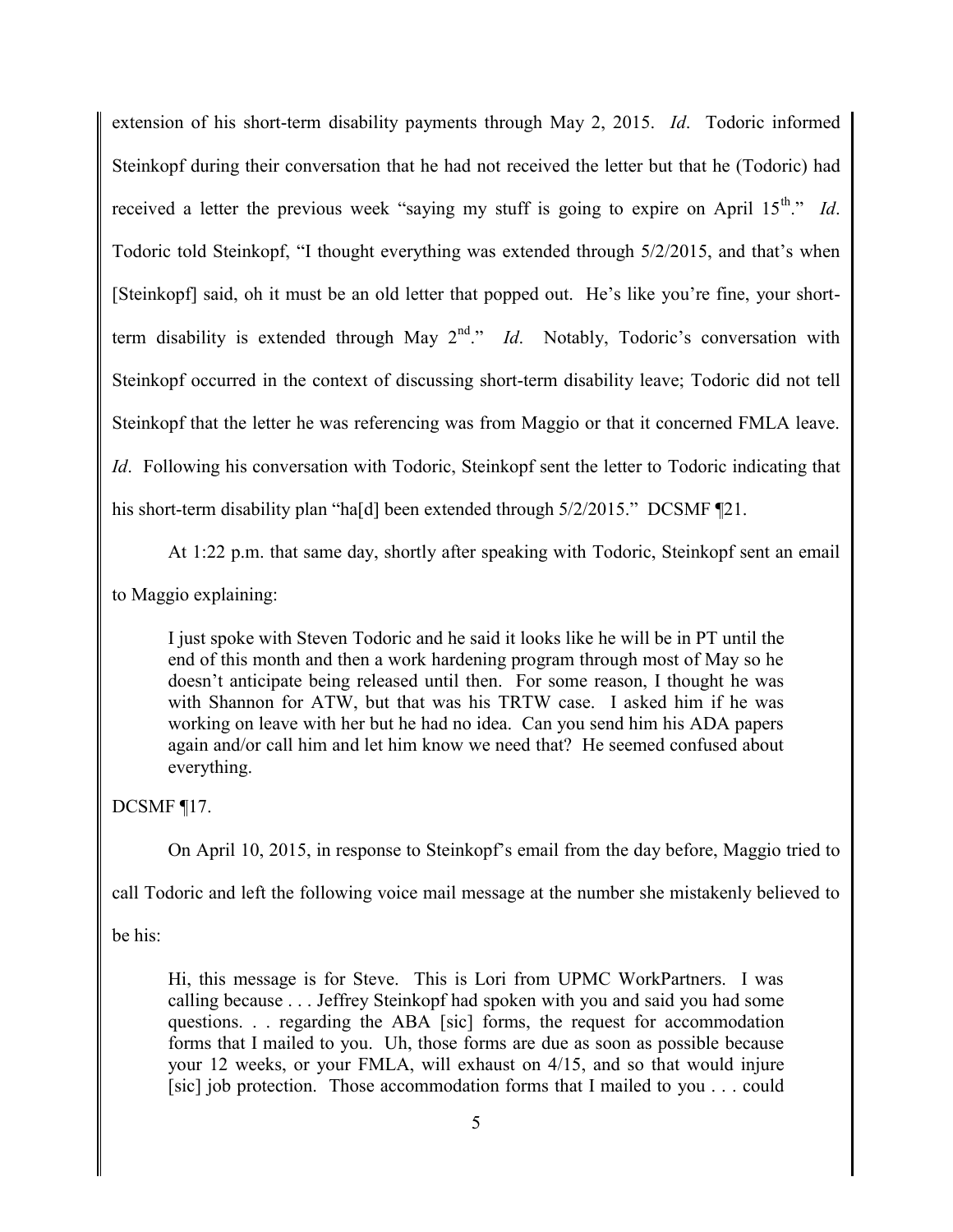offer you additional protection under the Americans With Disabilities Act if you are unable to return to work on the  $15<sup>th</sup>$ . So if you have any questions, please give me a call. My number is 412-667-7206; or if you can complete the forms as soon as possible and fax them to me at 412-454-8238. . . .

DCSMF ¶22.

On April 13, 2015, Sorge, the WorkPartners specialist for Todoric's light duty jobs, sent

an email to Maggio asking Maggio to send the ADA extension paperwork to Todoric because

she could see in the system that his FMLA leave was up on April 15. DCSMF ¶23. Maggio

responded to Sorge the following day – April 14, 2015 -- in an email that stated:

I mailed Steven the ADA forms on 3/23. He has not submitted them as of yet and his leave will exhaust tomorrow (4/15). I left him a message on 4/10 explaining the importance of returning the form ASAP. As soon as I get them I will forward them to you.

DCSMF ¶24.

Maggio tried to contact Todoric again on April 20, 2015, unaware that she was leaving

the following voice message at the wrong telephone number:

Hi, this message is for Steven. This is Lori from UPMC WorkPartners. I was just calling because . . . we still have not received the request for accommodation forms. . . . [T] hose are the forms that can offer you additional job protection. So if you could please fax those forms to me as soon as possible at 412-454-8238 or if you have any questions you can call me at 412-667-7206. . . .

DCSMF ¶25.

Two days later, on April 22, 2015, a number of emails were exchanged between or

among Printz, Brandon, Maggio, and/or Sorge concerning Todoric's leave situation and

employment status. Maggio first emailed Sorge at 7:22 a.m., stating:

I still have not received Steven's ADA request forms and his FMLA exhausted on 4/15. I have left him 3 messages about the ADA paperwork. I know you were in contact with him, did he say that he would be submitting the paperwork? If I do not receive it soon I will need to notify HR and his manager that his job is unprotected.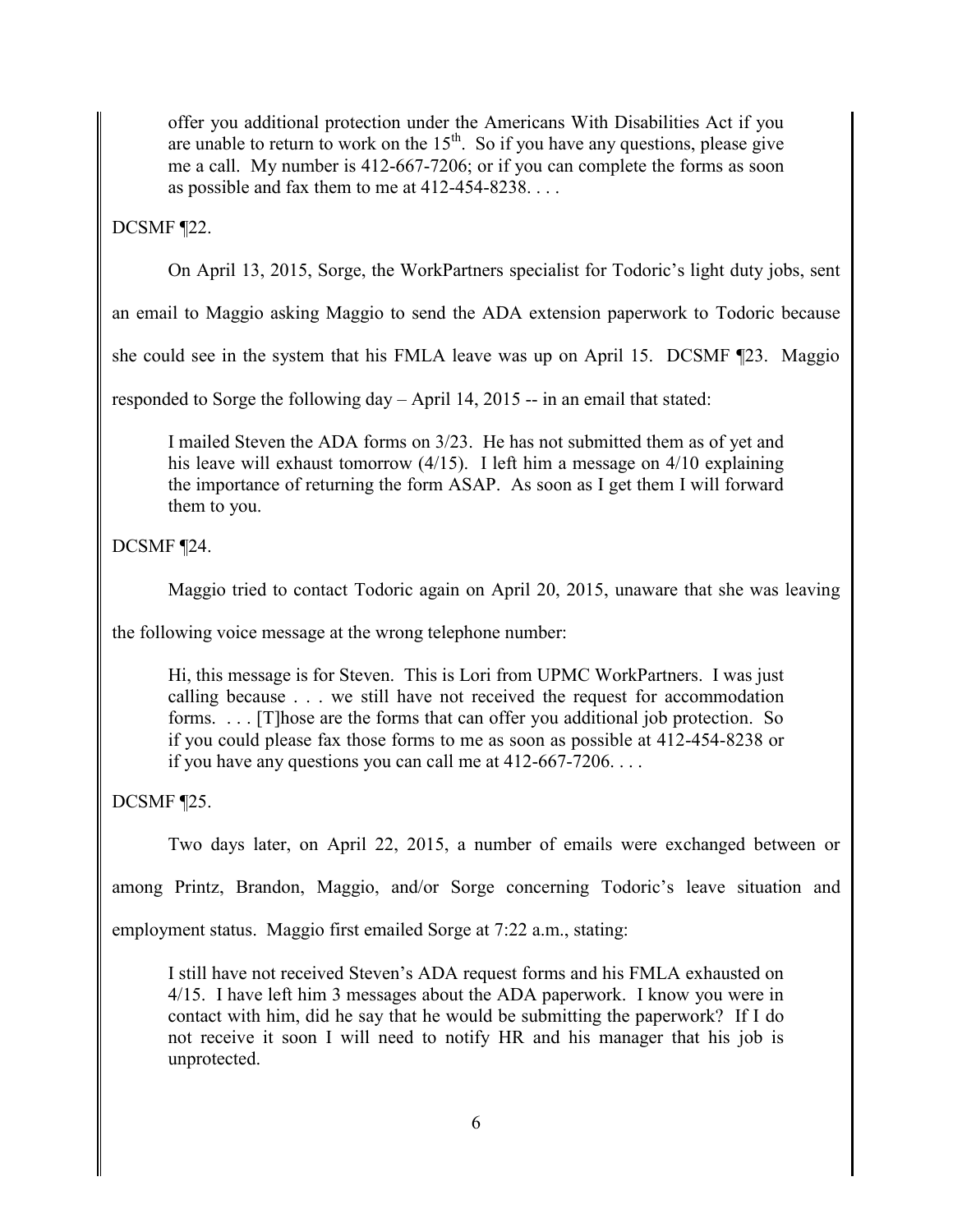DCSMF ¶26. Sorge responded at 9:50 a.m. with an email stating, "I have not heard from Steven;

please cc me on the email you send out to HR and his supervisor." *Id*. ¶27.

That same afternoon, at 3:15 p.m., Maggio sent an email to Brandon, Printz and Sorge,

stating:

Steven Todoric exhausted his 12 weeks of FMLA as of 4/15/2015. At this time, I must close out his FMLA file. Since the ADA forms were not returned, his job is currently unprotected. HR will need to manage his current time off and determine if his position will still be held. HR will also need to work with HRIS to reinstate him in PeopleSoft upon his return.

DCSMF ¶28. At 3:27 p.m., Printz emailed Maggio inquiring: "So as of 4/15 he is no longer

protected?" Maggio responded at 3:39 p.m.: "That is correct. Attached is a copy of his FMLA

exhaustion letter." *Id*. ¶29. The letter, which was sent to Todoric that same day (April 22,

2015), stated in relevant part:

This is your final notice that as of 04/15/2015, you exhausted your available [FMLA leave] . . . . If you are unable to return to work on your next scheduled shift and have not initiated the accommodation process you may be removed from the UPMC payroll. . . . If you are unable to return to work on your next scheduled shift due to your own health condition and have initiated the accommodation process your request will be considered for additional job protection under the [ADA].

*Id*.

 $\overline{a}$ 

At 3:40 p.m. on April 22, Printz sent an email to Brandon asking, "Are we ready to terminate? I will need to get approval." DCSMF ¶30. Brandon responded two minutes later: "Most definitely." *Id*.<sup>4</sup> Printz then replied: "OK I will talk to [Manager] Stacey [Stange-Kolo] tomorrow." *Id*. Later that night, at 7:24 p.m., Brandon responded to an earlier inquiry by Printz

<sup>&</sup>lt;sup>4</sup> The email actually indicates that Brandon responded, "Most defiantly." Doc. 36-16 at 1. Nevertheless, the parties appear to be in agreement that Brandon's intended response was "Most definitely." See DCSMF ¶30; see also Pl.'s Concise Statement of Material Facts at ¶28, ECF No. 35.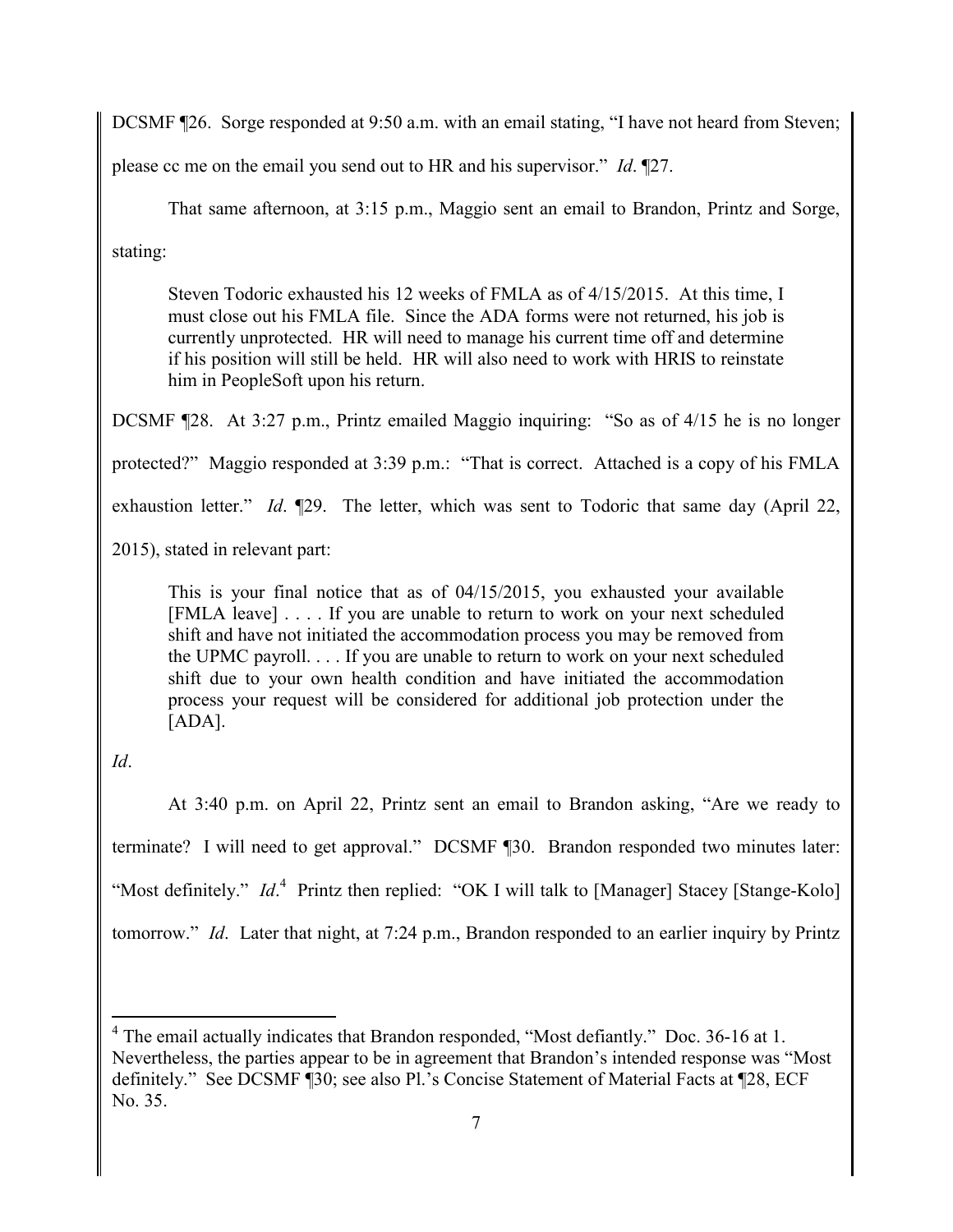about the date that Todoric was expected back to work. Doc. 36-15 at 1. Brandon reported: "The last e-mail I got he was extended to 5-2-15." *Id*.

On the morning of April 23, 2015, at 8:36 a.m., Maggio called Brandon to discuss the

fact that Todoric's FMLA leave had expired and his job was no longer protected. DCSMF ¶31.

Relevant parts of the transcribed conversation reveal the following exchange:

- Maggio: So . . . his FMLA is what exhausted on the  $15<sup>th</sup>$  of April and, um, he never submitted those request for accommodation forms, which could offer him additional job protection. Not under FMLA but under the Americans With Disabilities Act. Um, he never submitted them. You know, I left him three messages.
- Brandon: And I haven't heard from him in over a month and a half. And he was religiously calling me . . .
- Maggio: Yeah ...
- Brandon: Like once a week. . . . telling me what's going on and I haven't heard from him in a while.
- Maggio: Yeah. I know Jeff [Steinkopf] talked to him and I guess he had some questions about the, the ADA forms, but, you know, Jeff had me give him a call. That was one of the messages I left him, but, um, you know, we we can't leave it open forever. . . .
- Brandon: Right. And he kinda fell off the face of the earth for everybody.

\*\*\*

- Maggio: So, if you know, if at this point say somehow the paperwork would come in tomorrow, um, I would let you and, and Katelyn [Printz] know and find out how you wanted me to proceed, so, I mean, we won't process it, because its, its late now, so we would, you know, I would check in with you guys to find out what, what the situation was.
- Brandon: So, um, I'm kinda at that point like I'm ready to let him go. I, I never got him off of orientation.
- Maggio: Okay.
- Brandon: Before all this started. So, you know, if he woulda came back it woulda had [sic] been started from square one all over again.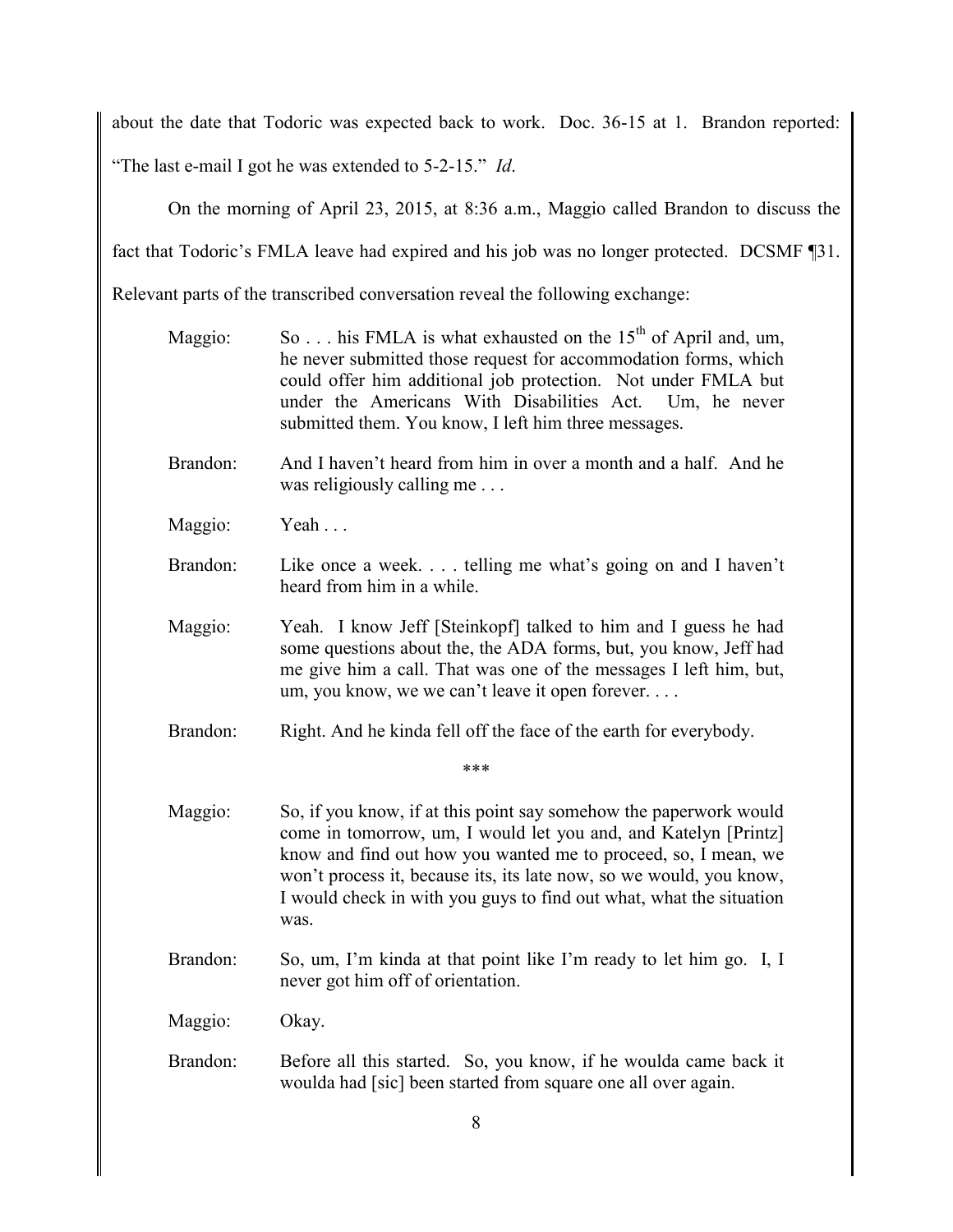Maggio: Okay.

Brandon: Um, so, um, and I let Katelyn know that yesterday.

\*\*\*

Doc. 31-2 at 3-4.

What happened next is disputed by the parties. UPMC contends that Printz met with her manager, Stacey Stange-Kolo, on April 23, 2015 to discuss Todoric's situation. According to UPMC, Printz and Kolo agreed that terminating Todoric's employment was the appropriate step and, to that end, they confirmed the decision to terminate that same day with Dave Patton, President of UPMC St. Margaret. DCSMF ¶32. Despite this, Printz and Brandon decided to wait a few days longer before acting on their decision in order to see if Todoric might submit the FMLA paperwork. DCSMF [33. Todoric disputes both that the termination decision was made on April 23 and that Patton was part of the decision-making group.

What is not disputed is that, on April 27, 2015, at 10:57 a.m., Printz emailed Brandon asking, "Has he called in? I will get approval for his term today." DCSMF ¶33. Brandon responded at 11:25 a.m. to say, "No calls for several months. He was calling once a week at first." *Id*.

At 1:09 p.m. on April 27, Todoric called Maggio and left a voice mail claiming he had just received her April 22 letter and stating "there was some confusion on my part as to how everything was being handled through FMLA and short-term disability and everything else. DCSMF ¶34. Maggio returned Todoric's phone call at 1:33 p.m. and explained to Todoric that his FMLA leave was already expired and his leave file had already been closed. *Id*. ¶35. Therefore, even if Todoric submitted his leave extension paperwork immediately, Maggio could not process it without permission from Todoric's department and HR representative. *Id*.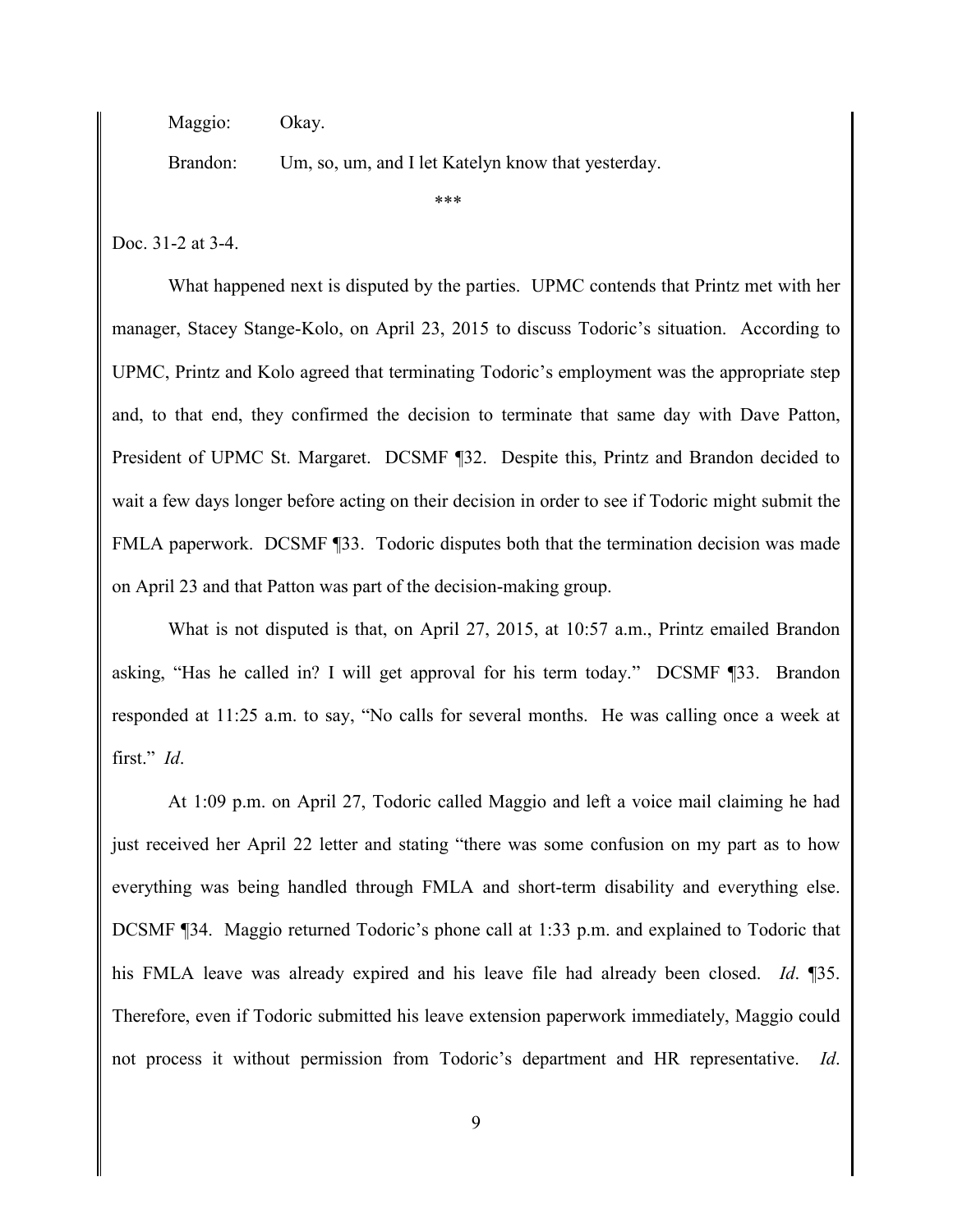Nonetheless, Maggio told Todoric that if he would complete the papers he could go ahead and

send them and she would check with HR and his department to see if they would accept them.

*Id.* Maggio made the following note about the call in her file:

returned ee's call; he stated that he thought the FMLA/job protection were the same as the STD; he did locate the ADA forms and said he was going to complete them either this afternoon or tomorrow morning and would then email or fax them to me; I asked him to email them if possible as faxing will cause a delay; I advised that once the paperwork was rec'd I would have to get direction from the HR dept to process them; he stated that he understood.

### DCSMF ¶36.

At 1:37 p.m. on April 27, Maggio sent an email to Printz, stating:

I just spoke with Steven. He has the ADA paperwork and is going to either email or fax it to me ASAP. He thought that the FMLA and job protection was the same as STD. I did discover that we did NOT have the correct phone number for him so all of my attempts to contact him were in vain. If he submits the ADA paperwork do you want me to forward them to the Vocational Team?

DCSMF ¶37.

Two minutes later, at 1:39 p.m. on April 27, Printz called Maggio and the following

discussion (in relevant part) ensued:

| Maggio: | WorkPartners. This is Lori. You're on a recorded line. May I<br>help you?                                                                                                                                                                                                                                  |
|---------|------------------------------------------------------------------------------------------------------------------------------------------------------------------------------------------------------------------------------------------------------------------------------------------------------------|
| Printz: | I, just, almost went in to terminate him today.                                                                                                                                                                                                                                                            |
| Maggio: | Did you? Well it's up to you guys.                                                                                                                                                                                                                                                                         |
| Printz: | Well the problem with this kid is I swear he transferred here.<br>Worked one day and we never seen him since.                                                                                                                                                                                              |
| Maggio: | Ha. Yeah. I mean, even though we had the wrong phone<br>number, I mean, he was getting notices from us. Now, it<br>would have been nice to have the right number,  for when I was<br>desperately trying to get hold of him Um, but we didn't. Um,<br>so I mean it is really going to be up to you, how you |
| Printz: | Well he transferred in September, and he went out on leave<br>11/10 and we have never seen him since.                                                                                                                                                                                                      |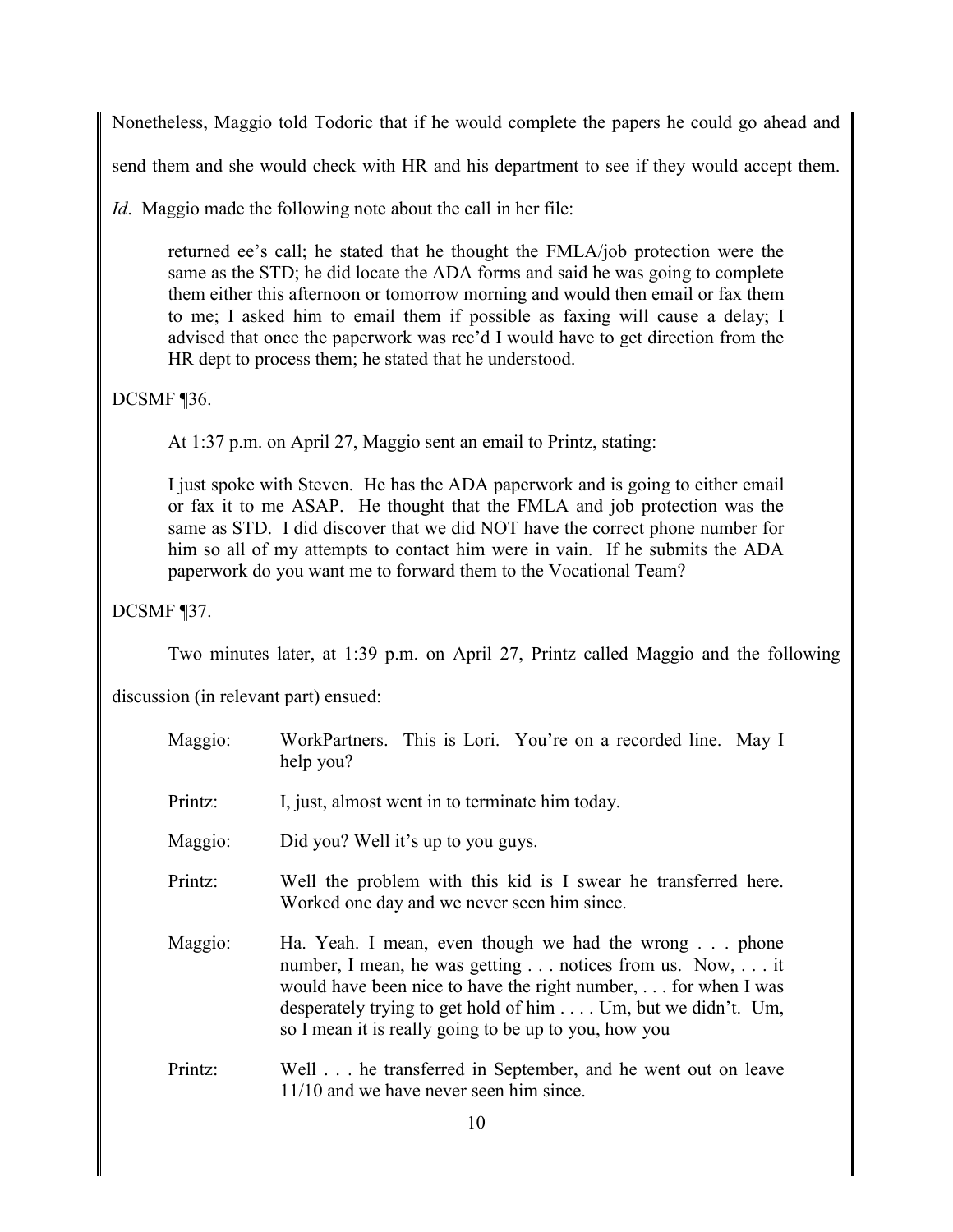| Printz: | uh, huh.                                                                                                                                                          |
|---------|-------------------------------------------------------------------------------------------------------------------------------------------------------------------|
| Maggio: | I mean another department, right?                                                                                                                                 |
| Printz: | Well, yeah. He transferred from Magee and he went back to<br>Mercy.                                                                                               |
| Maggio: | Okay. Okay.                                                                                                                                                       |
| Printz: | So, do we have an option saying no?                                                                                                                               |
| Maggio: | Yeah.                                                                                                                                                             |
| Printz: | Alright. We'd like to say no.                                                                                                                                     |
| Maggio: | Okay.                                                                                                                                                             |
| Printz: | So at this point do we term him now?                                                                                                                              |
| Maggio: | You, I mean whenever you, you know are ready to do that.                                                                                                          |
| Printz: | Alright.                                                                                                                                                          |
| Maggio: | You know. You would terminate him because he didn't get the<br>paperwork in.                                                                                      |
| Printz: | Okay.                                                                                                                                                             |
| Maggio: | Yeah. I mean its, that's your option.                                                                                                                             |
| Printz: | [unintelligible] manager I mean at this point he has even completed<br>his orientation. I think we're okay with it at this point.                                 |
| Maggio: | Okay. Yeah, I'll just let him know if I get the forms that he, you<br>know, if he has any questions, then, should I direct him to you, to<br>HR or somebody else? |
| Printz: | Um, I would have him call his manager.                                                                                                                            |
| Maggio: | Okay.                                                                                                                                                             |
|         | ***                                                                                                                                                               |

Doc. No. 31-2 at 7-8.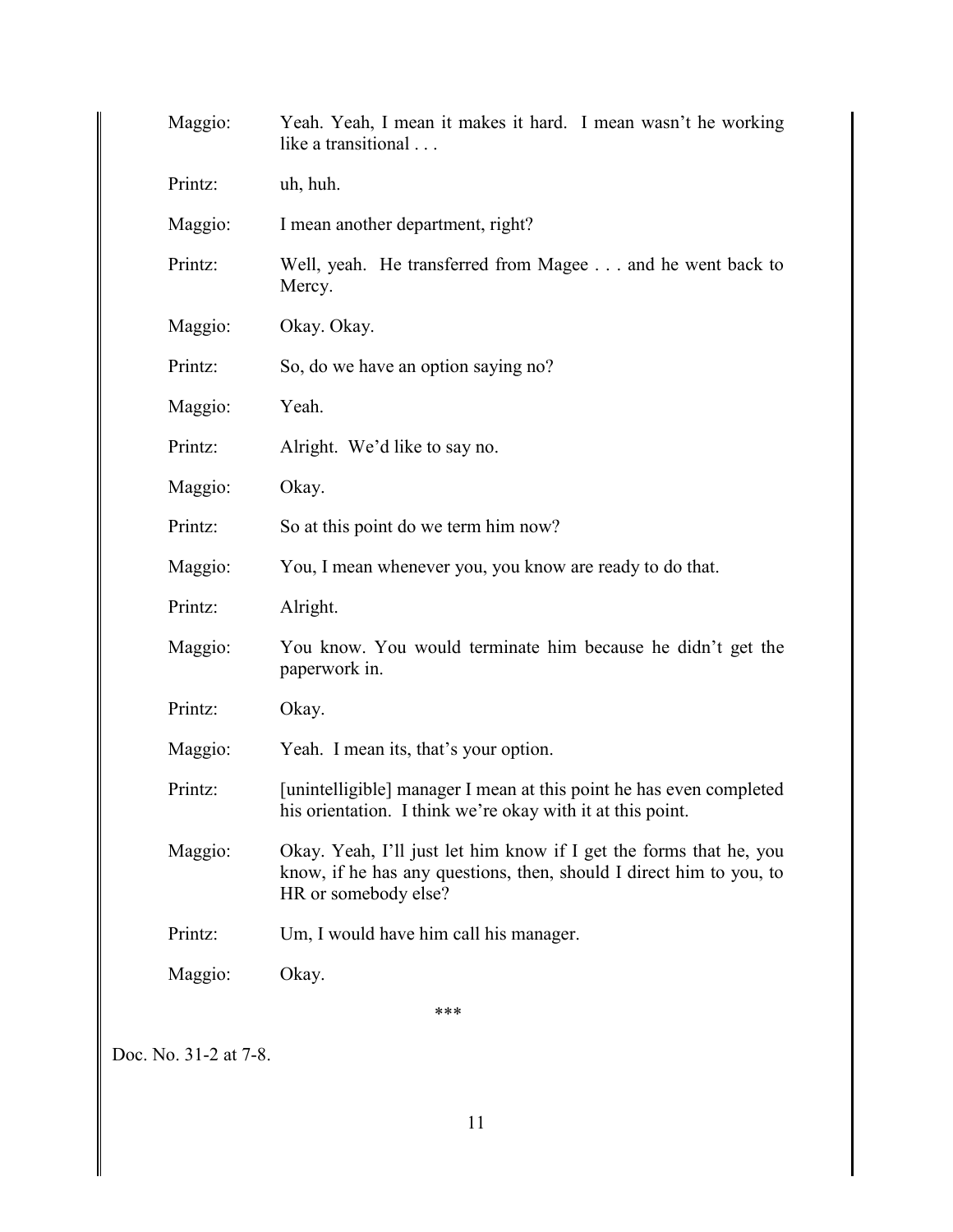Following her conversation with Printz, Maggio made the following notation in her file at 1:41 p.m.:

spoke with Katelyn and she stated that they will be terming the ee; she asked if that was their option and I stated that it was; she stated to direct any questions from the ee to his manager.

DCSMF ¶39.

At 2:31 p.m. on the  $27<sup>th</sup>$ , Printz sent Brandon an email instructing her to "[u]se  $4/23/15$  as the termination date." DCSMF ¶40. Brandon immediately acknowledged the instruction by return email. *Id*.

On April 28, 2014 at 11:54 a.m., Todoric emailed a PDF copy of the ADA leave extension paperwork to Maggio and also left her a voice mail message about the paperwork. DCSMF ¶41. Maggio returned Todoric's call at 12:20 p.m. and explained that his paperwork was too late, that HR and his department would not accept his late request, and that his employment had been terminated. *Id*. ¶42. Maggio then made the following notation in her file documenting the call:

called ee about the ADA pw and advised that his HR dept has directed me NOT to process his req; advised him to talk with his manager or HR; he stated that he left a msg for HR yesterday but has not heard back from them; ee also asked how being termed would affect his health ins; advised that he would have to speak with HR about that.

*Id*.

After speaking with Maggio, Todoric spoke to Brandon, who informed him that "she had been advised by Human Resources to terminate [him] on [April]  $23<sup>rd</sup>$ . Todoric Dep. at 109:14-15, Doc. 31-18. Todoric also spoke to Printz, who stated that UPMC couldn't accept his ADA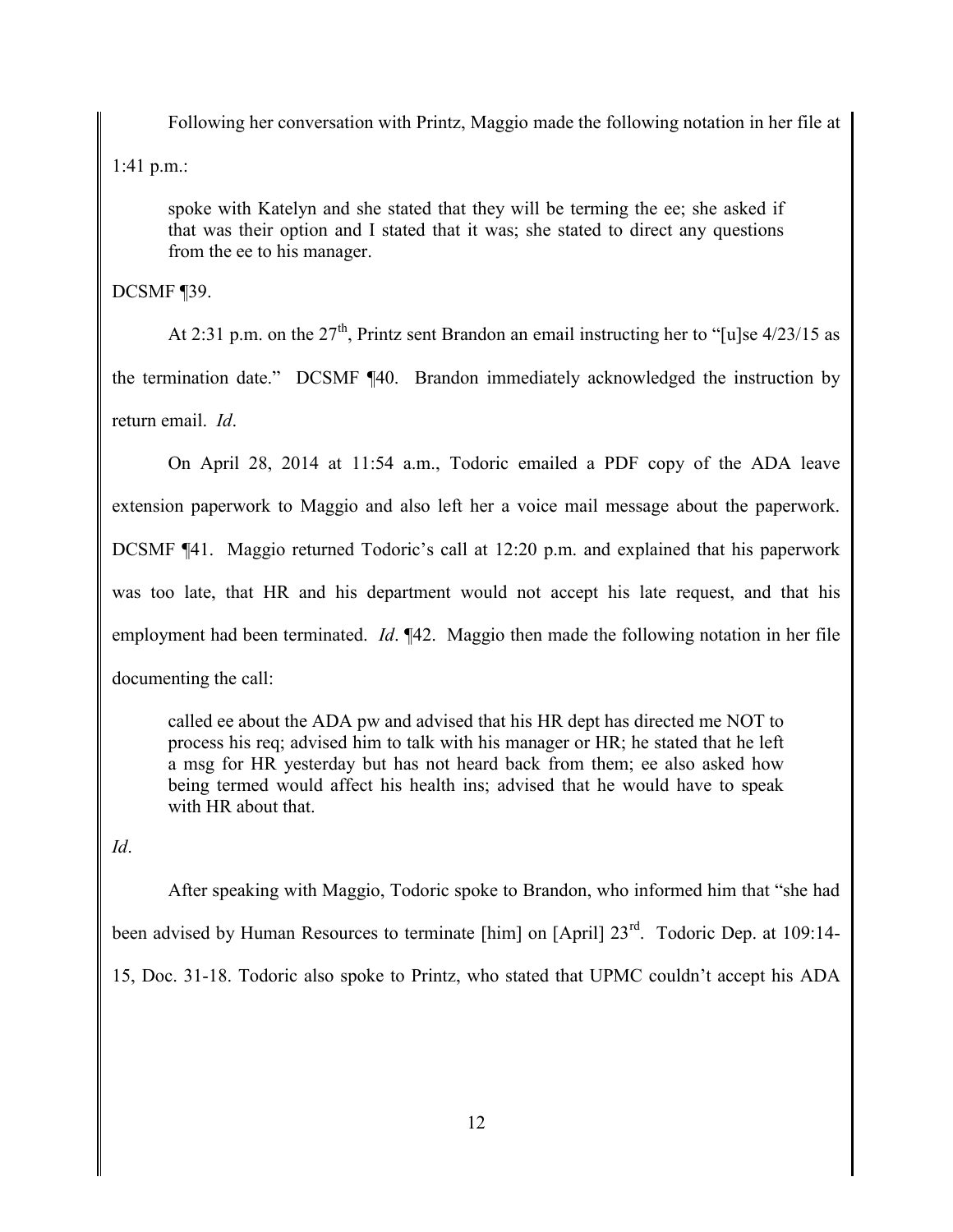paperwork because it was too late. PCSMF  $\P$ 54.<sup>5</sup> Printz explained that the termination would be designated a "voluntary resignation for health reasons" so that Todoric would be eligible for rehire if he chose to apply when he was able to work. DCSMF ¶44.

#### **II. Procedural Background**

Based on the foregoing events, Todoric commenced this employment discrimination lawsuit on December 21, 2015. Doc. 1. On May 27, 2016, Todoric filed his Amended Complaint, Doc. 18, which remains the operative pleading. Count I of the Amended Complaint asserts a claim under the ADA for discriminatory discharge and failure to accommodate Todoric's disability. Count II asserts an ADA claim for alleged retaliation. Count III asserts claims under the PHRA for discriminatory discharge, failure to accommodate, and retaliation.

Following a period of discovery, UPMC filed the pending motion for summary judgment and related materials. Doc. Nos. 28-32. Todoric filed his responsive brief and supporting materials on February 13, 2017. Doc. Nos. 33-36. UPMC filed its reply brief and responses to Todoric's Concise Statement of Material Facts on February 27, 2017. Doc. Nos. 37-38. As a result of the foregoing, the issues are sufficiently joined and the motion is ripe for resolution.

#### **III. Standard of Review**

 $\overline{a}$ 

Summary judgment may only be granted where the moving party shows that there is no genuine dispute as to any material fact, and that a judgment as a matter of law is warranted. Fed. R. Civ. P. 56(a). Pursuant to Federal Rule of Civil Procedure 56, the court must enter summary judgment against a party who fails to make a showing sufficient to establish an element essential to his or her case, and on which he or she will bear the burden of proof at trial. Celotex Corp. v.

 $5$  Citations to "PCSMF  $\parallel$  " refer to Plaintiff's Concise Statement of Material Facts (Doc. 35) and Defendant's responses thereto (Doc. 37).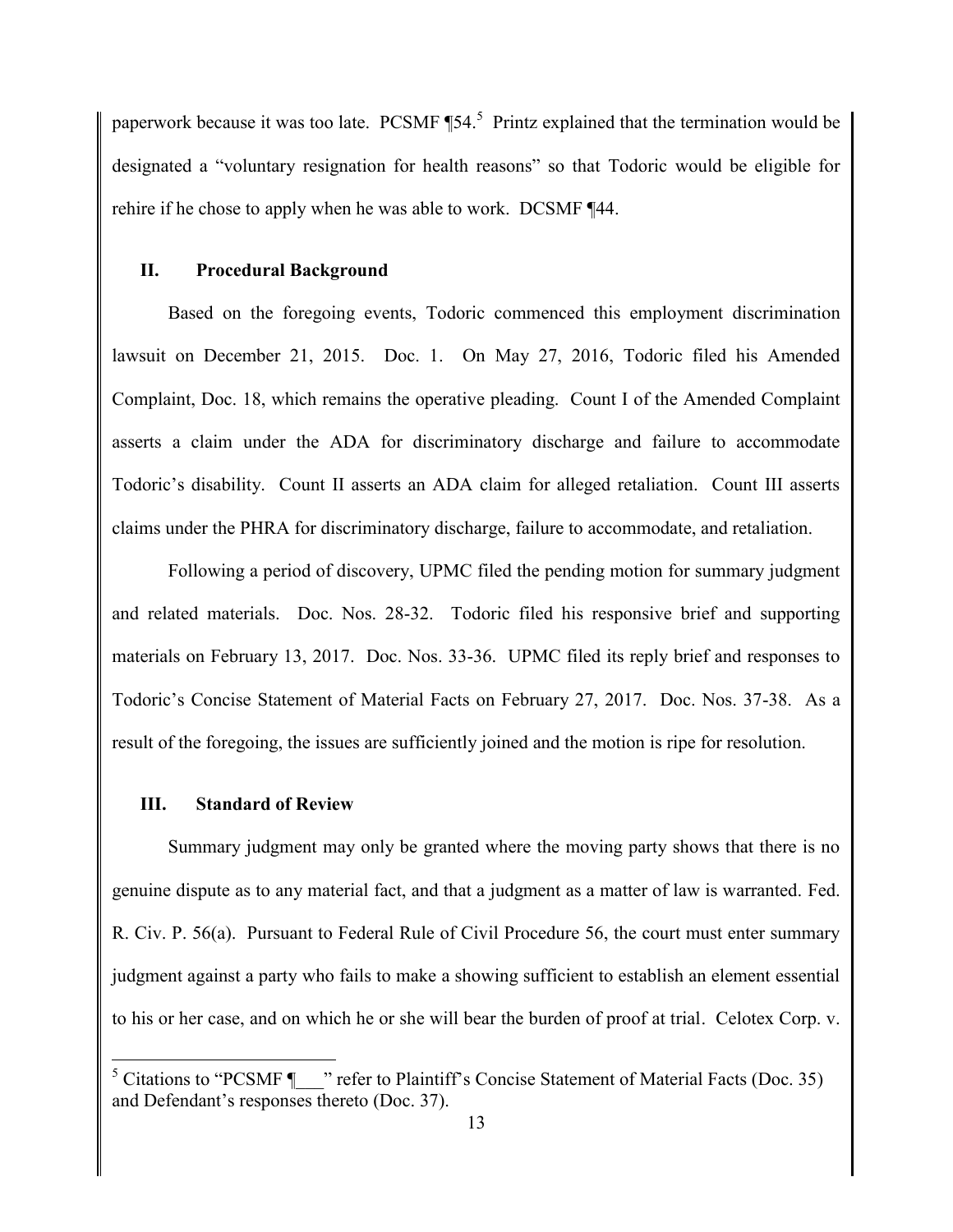Catrett, 477 U.S. 317, 322 (1986). In evaluating the evidence, the court must interpret the facts in the light most favorable to the nonmoving party, drawing all reasonable inferences in his or her favor. *Watson v. Abington Twp*., 478 F.3d 144, 147 (3d Cir. 2007). The burden is initially on the moving party to demonstrate that the evidence contained in the record does not create a genuine issue of material fact. *Conoshenti v. Pub. Serv. Elec. & Gas Co*., 364 F.3d 135, 140 (3d Cir. 2004). A dispute is "genuine" if the evidence is such that a reasonable trier of fact could render a finding in favor of the nonmoving party. *McGreevy v. Stroup*, 413 F.3d 359, 363 (3d Cir. 2005). Where the nonmoving party will bear the burden of proof at trial, the moving party may meet its burden by showing that the admissible evidence contained in the record would be insufficient to carry the nonmoving party's burden of proof. *Celotex Corp.*, 477 U.S. at 322. Once the moving party satisfies its burden, the burden shifts to the nonmoving party, who must go beyond his or her pleadings and designate specific facts by the use of affidavits, depositions, admissions or answers to interrogatories showing that there is a genuine issue of material fact for trial. *Id*. at 324. The nonmoving party cannot defeat a well-supported motion for summary judgment by simply reasserting unsupported factual allegations contained in his or her pleadings. *Williams v. Borough of West Chester*, 891 F.2d 458, 460 (3d Cir. 1989).

#### **IV. Discussion**

#### *A. Todoric's Claims Under the ADA*

#### 1. Discriminatory Discharge/Failure to Accommodate

In Count I of the Amended Complaint, Todoric alleges that his rights under the ADA were violated when UPMC failed to accommodate his disability and terminated his employment. Title I of the ADA provides that "[n]o covered entity shall discriminate against a qualified individual on the basis of disability in regard to job application procedures, the hiring,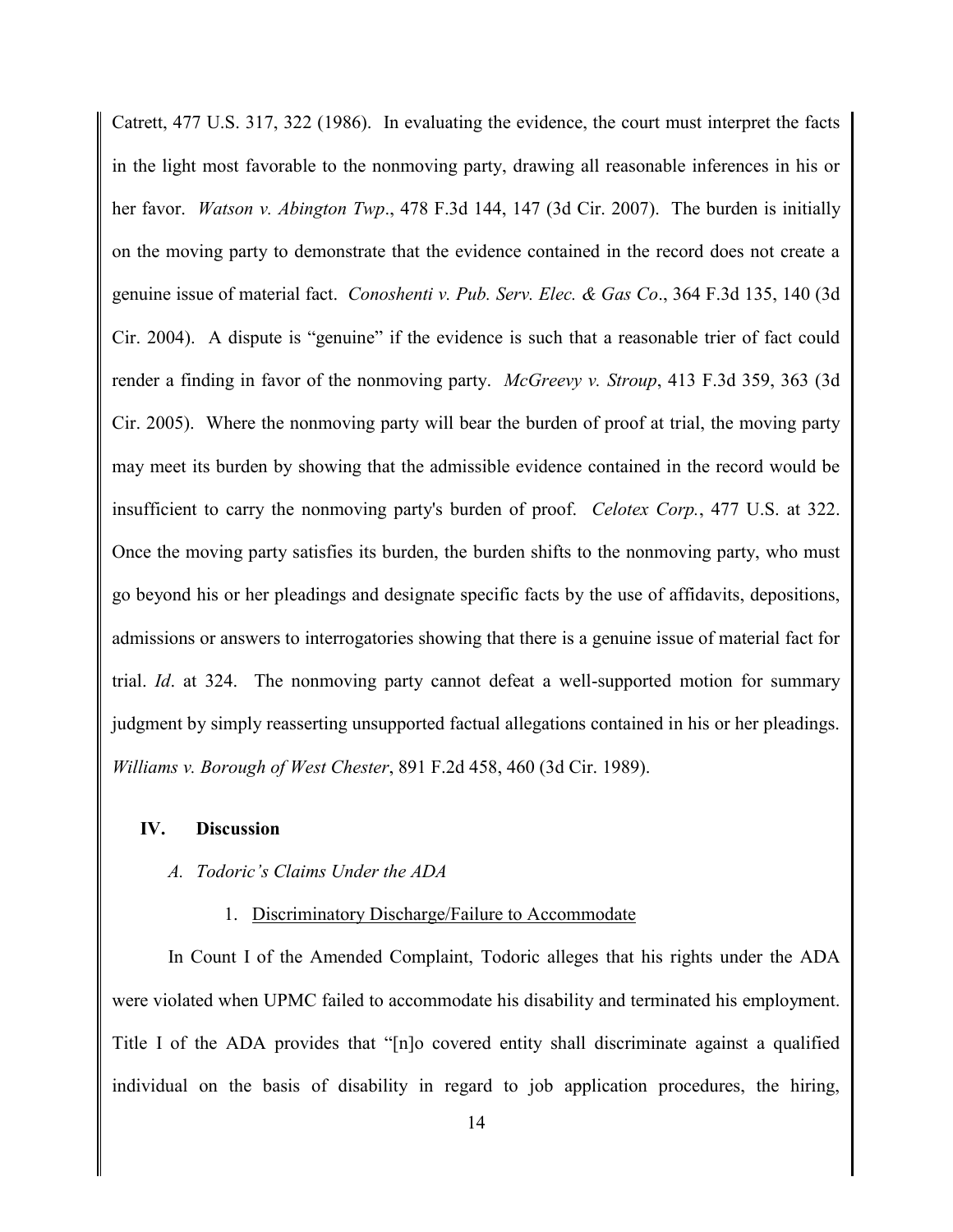advancement, or discharge of employees, employee compensation, job training, and other terms, conditions, and privileges of employment." 42 U.S.C.A. § 12112(a). Among the acts that can constitute unlawful discrimination are the following:

(5)(A) not making reasonable accommodations to the known physical or mental limitations of an otherwise qualified individual with a disability who is an applicant or employee, unless such covered entity can demonstrate that the accommodation would impose an undue hardship on the operation of the business of such covered entity; or

(B) denying employment opportunities to a job applicant or employee who is an otherwise qualified individual with a disability, if such denial is based on the need of such covered entity to make reasonable accommodation to the physical or mental impairments of the employee or applicant.

*Id*. § 12112(b)(5)(A)-(B).

 $\overline{a}$ 

Here, Todoric's failure-to-accommodate and unlawful termination claims coalesce because Todoric asserts that he was precluded from returning to work as a result of the UPMC's failure to reasonably accommodate his disability.<sup>6</sup> The ADA's regulations recognize that: "To determine the appropriate reasonable accommodation it may be necessary for the [employer] to initiate an informal, interactive process with the [employee] in need of accommodation. This process should identify the precise limitations resulting from the disability and the potential reasonable accommodations that could overcome those limitations." 29 C.F.R. § 1630.2(o)(3). Similarly, the EEOC's interpretive guidelines provide that: "Once a qualified individual with a disability has requested provision of a reasonable accommodation, the employer must make a

<sup>6</sup> Despite alleging that he was unlawfully discharged based on his disability, Todoric foreswears any intention of asserting a disparate treatment employment discrimination claim under the ADA. *See* Pl.'s Br. Opp. Def.'s Mot. Summ. J. at 3 n.3, Doc. 33. Consequently, the court need not conduct an analysis under the traditional burden-shifting paradigm outlined in *McDonnell Douglas Corp. v. Green*, 411 U.S. 792, 802–805 (1973). Todoric characterizes his claim in Count I as an ADA failure-to-accommodate claim only, and the court will limit its analysis accordingly. *See Bielich v. Johnson & Johnson, Inc*., 6 F. Supp. 3d 589, 617 (W.D. Pa. 2014) (explaining that "[f]ailure-to-accommodate claims are distinct from claims of disparate treatment, and are not governed by the shifting-burden scheme set out in *McDonnell Douglas*").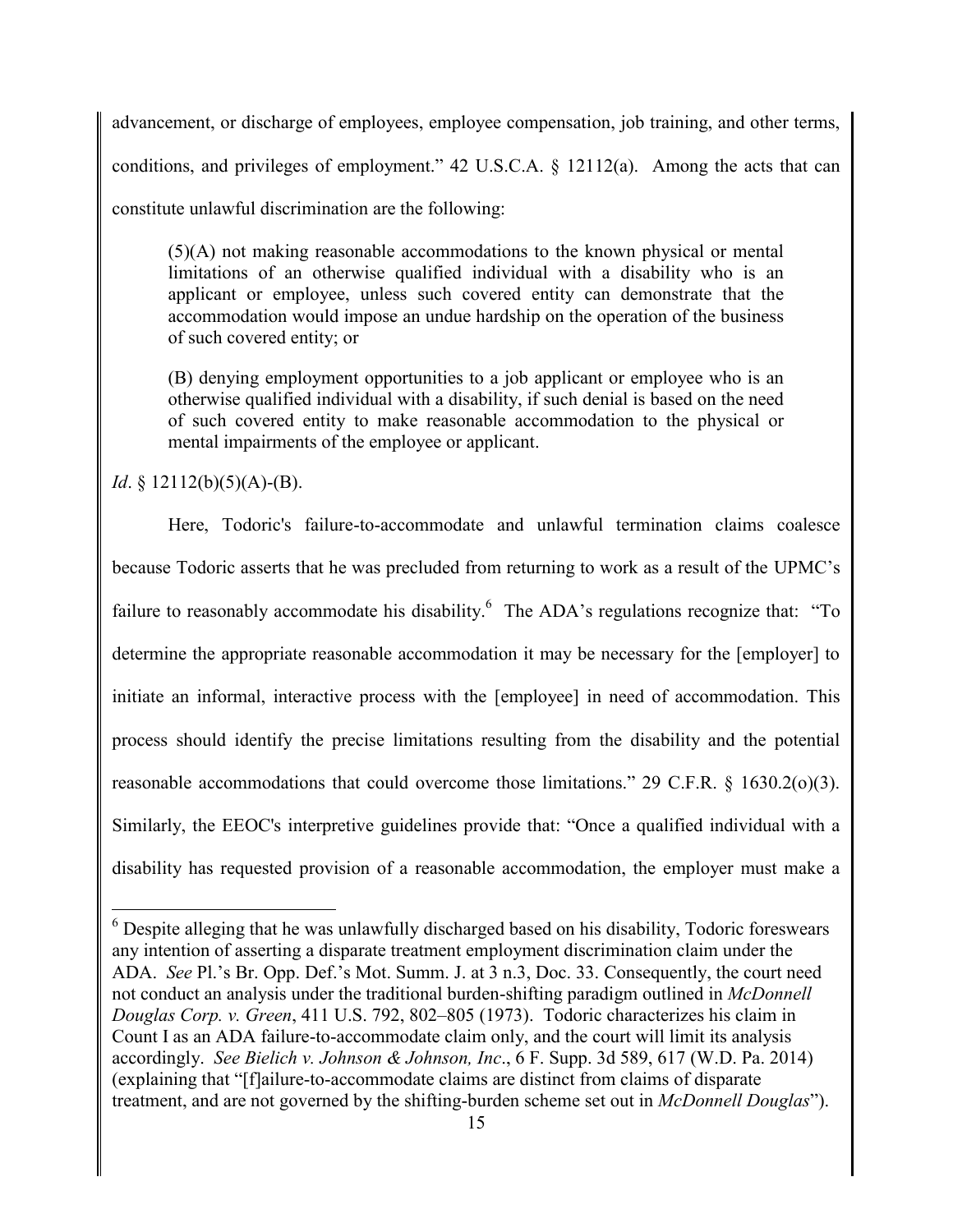reasonable effort to determine the appropriate accommodation. The appropriate reasonable accommodation is best determined through a flexible, interactive process that involves both the employer and the [employee] with a disability." 29 C.F.R. Pt. 1630, App. § 1630.9 at 359. *See Taylor v. Phoenixville Sch. Dist.*, 184 F.3d 296, 311 (3d Cir. 1999).

In this case, Todoric's failure-to-accommodate claim is predicated on UPMC's alleged failure to engage in the interactive process in good faith. In order to survive summary judgment on this type of claim, a plaintiff must point to evidence in the record sufficient to establish that: (1) he was disabled and the employer knew about the plaintiff's disability; (2) the plaintiff requested an accommodation or assistance for his disability; (3) the employer did not make a good faith effort to assist; and (4) the plaintiff could have been reasonably accommodated but for the employer's lack of good faith. *See Taylor,* 184 F.3d at 319–20; *Phillips v. Ctr. for Loss Vision,* Civil Action No. 3:15-CV-00563, 2017 WL 839465, at \*12 (M.D. Pa. Mar. 3, 2017); *Bielich, v. Johnson & Johnson, Inc*., 6 F. Supp. 3d 589, 617 W.D. Pa. 2014).

For present purposes, UPMC does not dispute that Todoric was a "disabled" person within the meaning of the ADA or that it was aware of Todoric's disability. UPMC also does not dispute that a reasonable accommodation existed for Todoric in the form of a relatively brief extension of his medical leave.<sup>7</sup> See McCall v. City of Phila., Civil Action No. 11-5689, 2013

 $\overline{a}$ 

 $<sup>7</sup>$  In February 2015, Todoric's physician estimated that he would be able to return to work by</sup> June 2, 2015, Doc. 36-7 at 3, but Todoric was eventually released to return to work as of May 18, 2015. Doc. 36-23. Brandon acknowledged in her deposition that schedules for the Emergency Department were made three months in advance. Brandon Dep. at 24:24, Doc. 31-21. As of April 9, 2015, Brandon was aware that Plaintiff would be claiming a period of disability at least through May 2, 2015, and she forwarded this information on to the individuals who did the Emergency Department's scheduling. Id. at 23:2-24:1. Brandon admits that UPMC would not have suffered any hardship by allowing Todoric to remain on leave through May 2, 2015. *Id*. at 36:8-11. In fact, UPMC's records indicate that, as of April 24, 2015, Todoric had not been scheduled for any shift in the Emergency Department between May 17 and June 13, 2015. Doc. 36-14.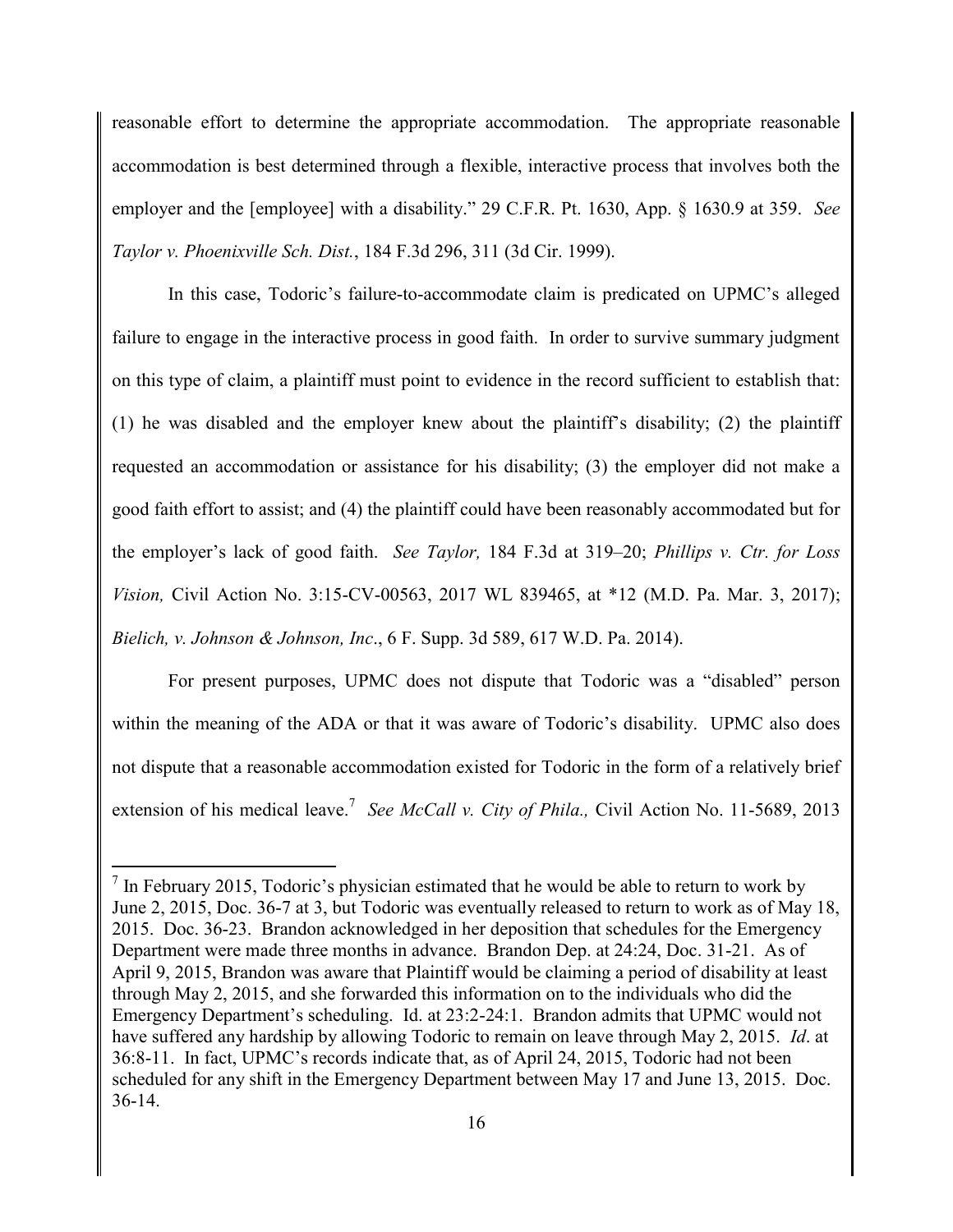WL 5823873, at \*23 (E.D. Pa. Oct. 29, 2013)("Numerous courts have recognized that leave of absence for medical treatment may constitute a reasonable accommodation under the ADA.") (citing *Shannon v. City of Phila.,* No. Civ. A. 98-5277, 1999 WL 1065210, at \*5 (E.D. Pa. Nov. 23, 1999), as setting forth a collection of cases on the point).

Instead, UPMC challenges the second and third elements of Todoric's case. In essence, UPMC denies that Todoric ever made a legitimate request for an accommodation prior to the termination of his employment. UPMC argues that, because Todoric never sought an accommodation, no jury could conclude that UPMC failed to render good faith assistance with regard to such request.

In support of this argument, UPMC relies on *Peter v. Lincoln Tech. Inst.*, 255 F. Supp. 2d 417 (E.D. Pa. 2002), wherein the district court granted the employer's motion for summary judgment on an ADA failure-to-accommodate claim. In *Peter,* the plaintiff took a self-described "disability leave" from her job, but she failed to advise her employer when she thought she would return to work, and she also repeatedly failed to submit medical documentation that would have demonstrated the need for a disability leave. The court ruled that the employer had no obligation to engage in the interactive process with the plaintiff because the plaintiff had never initiated that process by requesting an accommodation. 255 F. Supp. 2d at 437. In a footnote, the court rejected the plaintiff's argument that her employer's belated receipt of the physician's medical certification form should have been sufficient to initiate the "interactive process," even though it arrived after the plaintiff had already been terminated. *Id*. at 437 n. 7. Todoric interprets this aspect of the decision as setting forth *Peter's* "basic holding" – *i.e*., "that the employer [has] no duty to go back, even if only a few days, to retract the termination of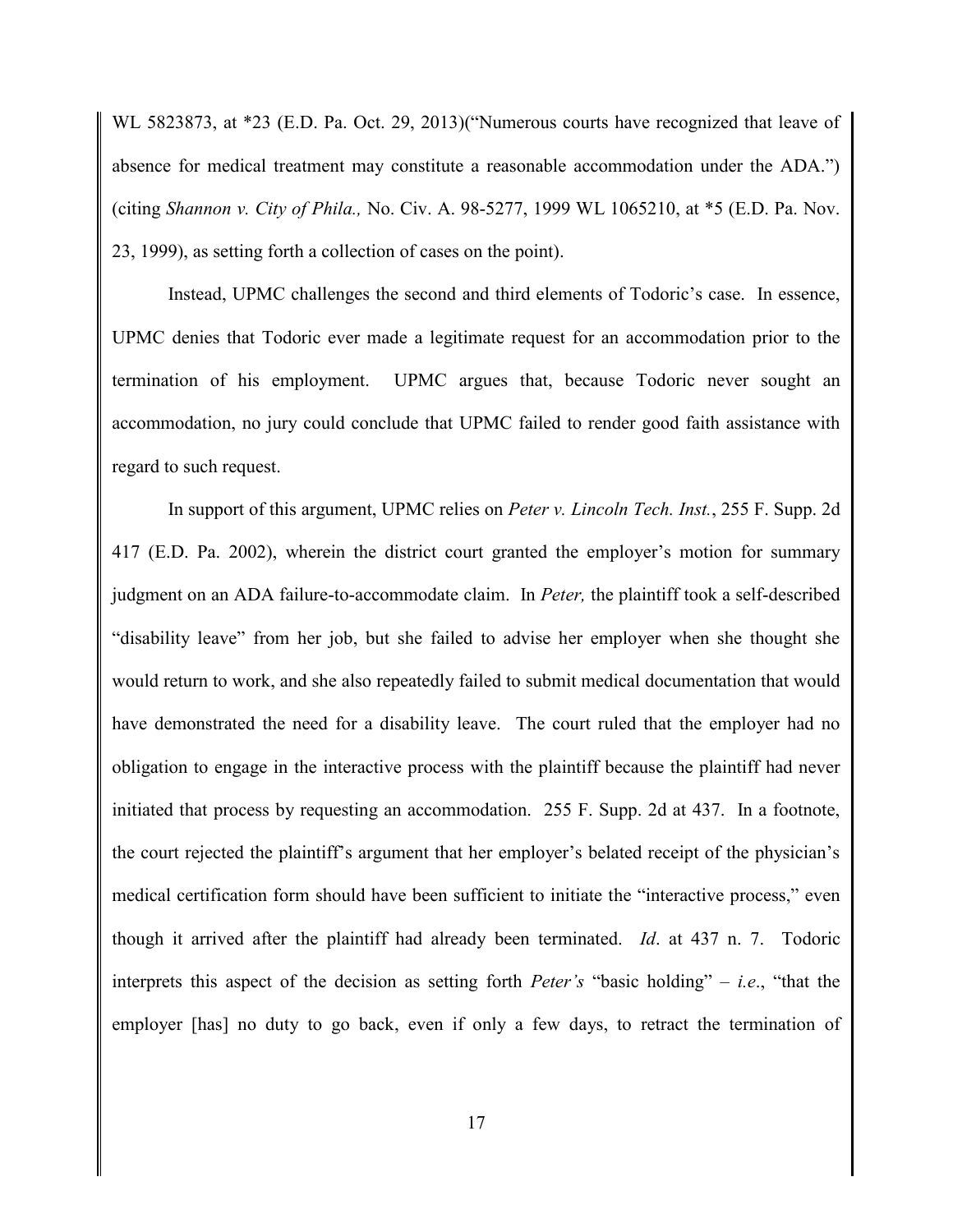employment and consider the plaintiff's late request" for disability leave. Def.'s Br. Supp. Mot. Summ. J. at 17 n.10, Doc. 29.

The court is not persuaded that the facts of record or the reasoning of in *Peter* support an award of summary judgment in this case. At bottom, UPMC's summary judgment argument rests on the factual assumption that Todoric was terminated on April 23, 2015 and never made a valid request for an accommodation prior to that point. The conclusion is debatable, however, and reasonable minds viewing the record in the light most favorable to Todoric could conclude that UPMC's decision to terminate was not final until April 27, after Todoric had already communicated – and Printz and Brandon had already been informed of – Todoric's intention to imminently submit paperwork to request a further extension of his medical leave.

As discussed above, the evidence shows that, on April 22, 2015, Maggio notified Brandon and Printz that Todoric's FMLA leave had expired, his job was not protected under the FMLA, and the human resources department would need to determine if his position would still be held open for him. DCSMF ¶28. After Printz and Brandon agreed that they were ready to fire Todoric, Printz indicated that she would talk to her manager the next day to get the necessary approval. *Id*. ¶30. Although UPMC contends that Printz did, in fact, get approval on April 23 (thereby making the termination decision official), other evidence in the record supports a contrary inference. It is undisputed, for example, that Printz and Brandon did not undertake any further course of action on April 23 and decided instead to wait a few days more to see if Todoric might submit his paperwork. This suggests that no irrevocable decision had been made concerning Todoric's employment as of April 23. The record also shows that Printz emailed Brandon on April 27 and remarked that she would "get approval for [Todoric's] term" that day, suggesting that she had not previously done so on the 23rd. Later that day, Maggio informed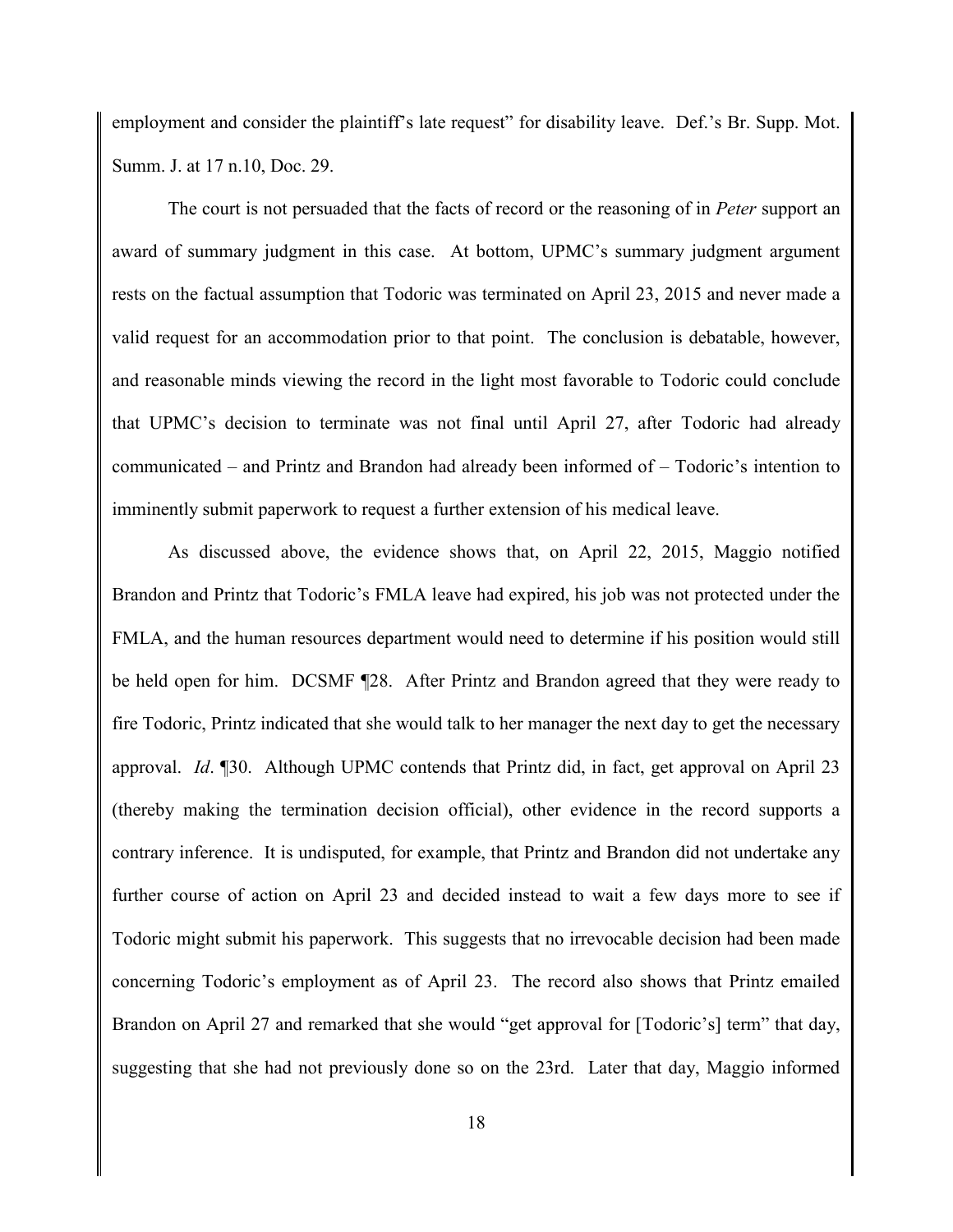Printz by email that: (i) she had spoken with Todoric, (ii) he had completed his ADA paperwork and was planning to send it to Maggio "ASAP"; (iii) he had been confused about his responsibilities relative to requesting additional leave; and (iv) Maggio's prior attempts to reach Todoric by telephone had been "in vain," as she had been calling the wrong telephone number. Maggio and Printz then had a conversation about whether the anticipated ADA forms should be submitted for processing. During this conversation, Printz indicated that she "just, almost went in to terminate him today." Doc. 31-2 at 7. Printz inquired whether UPMC still had the option of "saying no" and whether "at this point . . . we term him now?" *Id*. at 7-8. Maggio indicated that Todoric could be terminated "whenever you . . . are ready to do that." *Id*. Printz confirmed "I think we're okay with it at this point." *Id*. Following this conversation, Maggio documented the file with a notation that Printz "stated that they will be terming the ee . . ." DCSMF ¶39. Printz subsequently instructed Brandon that she should "[u]se  $4/23/15$  as the termination date." Id. ¶40.

Viewing these collective facts in the light most favorable to Todoric, they could support an inference that no final decision was made concerning Todoric's employment until *after* Printz and Brandon had been notified that Todoric intended to imminently return his ADA paperwork for the purpose of requesting additional medical leave. Thus, the court cannot determine, as a matter of law, that Todoric was terminated on April 23, 2015 and that he never made any bona fide attempt to request an accommodation prior to that point.

In its principal brief, UPMC cites *Reeves v. Case Western Reserve Univ.,* No. 1:07-cv-1860, 2009 WL 3242049, at \*12 (N.D. Ohio Sept. 30, 2009), along with other cases,  $8$  for the general principal that "when an employer has an established procedure for requesting an

<sup>&</sup>lt;sup>8</sup> See Def.'s Br. Supp. Mot. Summ. J. at 15 n. 9 (citing additional non-binding authority).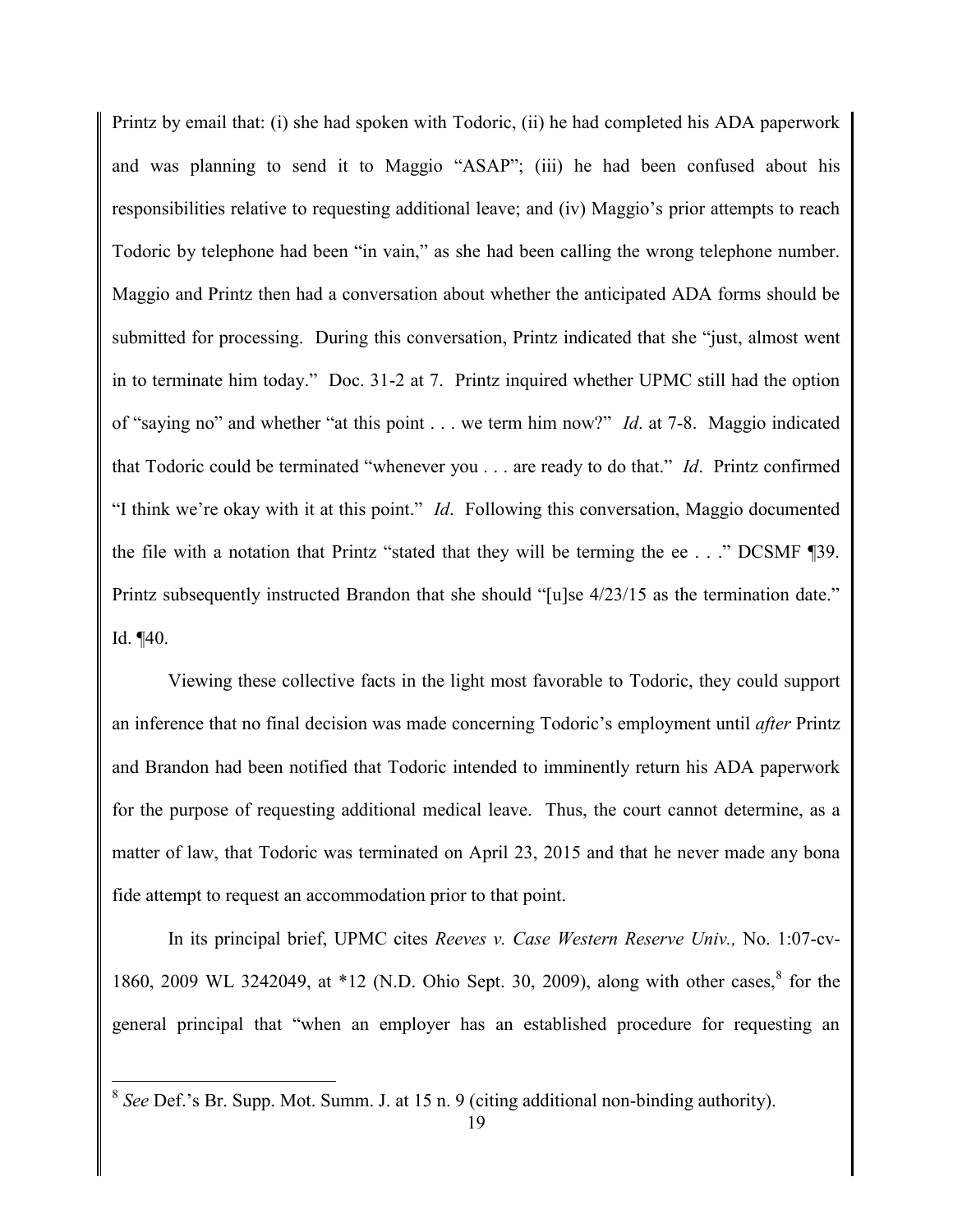accommodation, the employee must ordinarily avail herself of that procedure." Def.'s Br. Supp. Mot. Summ. J. at 15 (quoting *Reeves*), Doc. 29. Though never actually articulated in its brief, the proposition that UPMC seems to be intimating is that Todoric did not make a legitimate request for an accommodation because he failed to comply with his employer's established procedure for doing so – *i.e.,* Todoric failed to make a timely submission of the leave forms that Maggio had previously sent to him in her March 23, 2015 letter.

In this circuit, however, "[w]hat matters under the ADA are not formalisms about the manner of the request, but whether the employee or a representative for the employee provides the employer with enough information that, under the circumstances, the employer can be fairly said to know of both the disability and desire for an accommodation." *Taylor,* 184 F.3d at 313. "Either by direct communication or other appropriate means, the employee must make clear that [he] wants assistance for his . . . disability." *Colwell v. Rite Aid Corp.,* 602 F.3d 495, 506 (3d Cir. 2010) (internal quotation marks and citation omitted). "Indeed, '[t]he law does not require any formal mechanism or magic words to notify an employer that an employee needs an accommodation and circumstances will sometimes require the employer to meet the employee half-way . . . .'" *Id.* at 506-07 (quoting *Conneen v. MBNA Am. Bank, N.A.,* 334 F.3d 318, 332 (3d Cir. 2003)) (additional internal quotation marks omitted). At the same time, "[e]ven though the law doesn't require a set of 'magic words,' the plaintiff must make clear that [he] wants assistance." *McCall,* 2013 WL 5823873, at \*24 (internal quotation marks and citation omitted) (second alteration in the original). "'[A]n employer cannot be faulted if the employee's actions or omissions during the interactive process cause the process's failure[.]'" *Colwell,* 602 F.3d at 507 (quoting *Taylor,* 184 F.3d at 317). In essence, "'courts must examine the process as a whole to determine whether the evidence requires a finding that one party's bad faith caused the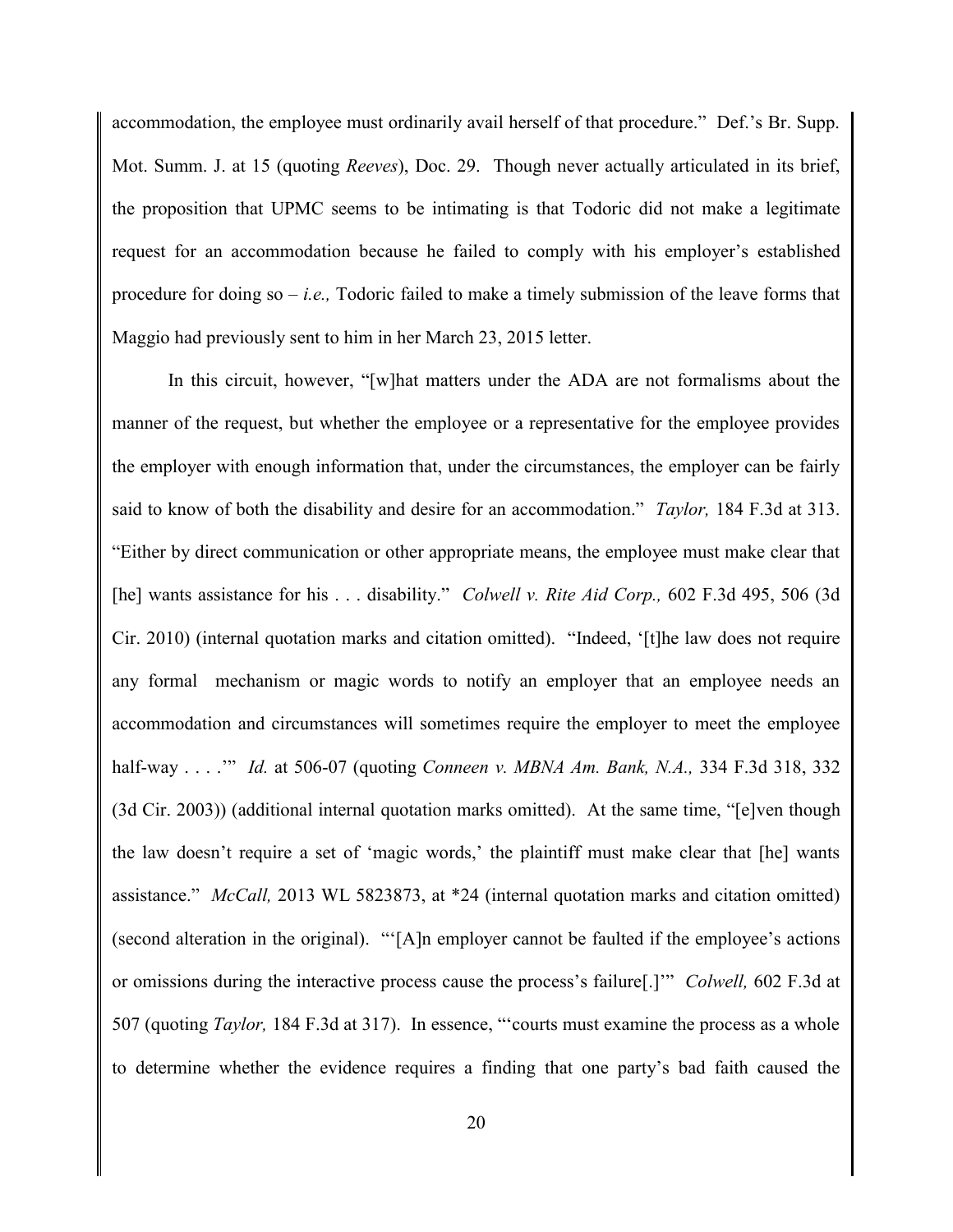breakdown." *Id.* (quoting *EEOC v. Sears, Roebuck & Co.,* 417 F.3d 789, 805-06 (7<sup>th</sup> Cir.) 2005)).

Under the facts of this case, a reasonable jury could conclude that either party violated the duty to engage with good faith in the interactive process. Because genuine issues of material fact exist on that issue, this court cannot grant the pending motion for summary judgment on the basis that UPMC fully complied with the requirements of the ADA. Rather, the finder of fact must determine that issue at time of trial. UPMC's motion for summary judgment will therefore be denied relative to Count I of the Amended Complaint.

### 2. Retaliation

In Count II of the Amended Complaint, Todoric asserts an ADA claim based on the theory that UPMC discharged him in retaliation for his having requested a reasonable accommodation. Under the ADA, employers may not retaliate against employees who exercise their ADA rights. *See* 42 U.S.C. §12203(a) and (b).

Retaliation claims brought under the ADA are analyzed under the framework established in *McDonnell Douglas Corp. v. Green,* 411 U.S. 792, 802–805(1973). *See Shaner v. Synthes,* 204 F.3d 494, 500 (3d Cir. 2000); *Hair v. Fayette Cty. of Pa.*, No. 2:15CV341, 2017 WL 4023346, at \*16 (W.D. Pa. Sept. 13, 2017) (citation omitted). Under this framework, a plaintiff must first make out a prima facie case of retaliation. *Shaner,* 204 F.3d at 500. Once he does so, the burden shifts to the defendant to articulate a legitimate, non-discriminatory rationale for the challenged employment action. *Id.* (quoting *Jones v. Sch. Dist. of Phila.,* 198 F.3d 403, 410 (3d Cir. 1999))*; Fuentes v. Perskie*, 32 F.3d 759, 763 (3d Cir. 1994). If the defendant articulates a non-discriminatory motive, it then becomes the plaintiff's burden to prove, by a preponderance of the evidence, that the defendant's stated reason for the challenged action is a pretext for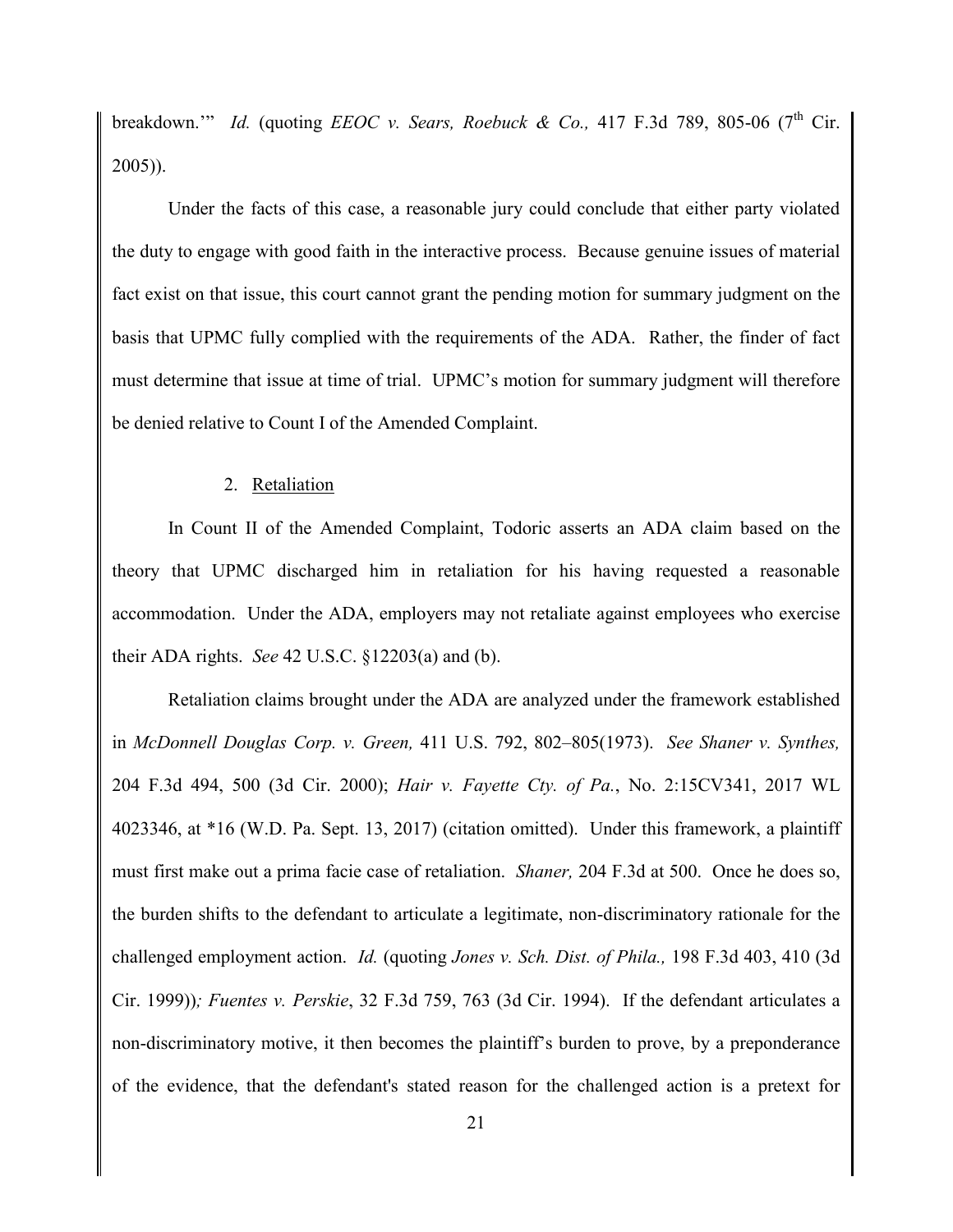unlawful discrimination. *Shaner,* 204 F.3d at 500 (quoting *Jones,* 198 F.3d at 410); *Fuentes,* 32 F.3d at 763. For purposes of surviving summary judgment, "the plaintiff must point to some evidence, direct or circumstantial, from which a factfinder could reasonably either (1) disbelieve the employer's articulated legitimate reasons; or (2) believe that an invidious discriminatory reason was more likely than not a motivating or determinative cause of the employer's action." *Fuentes,* 32 F.3d at 764.

In this case, UPMC challenges Todoric's ability to establish either a prima facie case or a genuine issue of fact relative to pretext. To establish an initial prima facie case of retaliation, Todoric must show that: (1) he engaged in protected activity; (2) UPMC took adverse action after or contemporaneous with the protected activity; and (3) a causal link exists between Todoric's protected activity and UPMC's adverse action. *Shaner,* 204 F.3d at 500; *Krouse v. Amer. Sterilizer Co.,* 126 F.3d 494, 500 (3d Cir. 1997). UPMC does not dispute the fact that Todoric suffered an adverse employment action when he was fired. Therefore, the second element of Todoric's prima facie retaliation claim is established as a matter of law.

Nevertheless, UPMC disputes the first and third elements of Todoric's prima facie case. For purposes of the first element, UPMC disputes that Todoric undertook any "protected activity" prior to the termination decision because, it argues, Todoric's request for accommodation in the form of an FMLA leave extension occurred only *after* the decision to terminate had already been made on April 23, 2015. Hence, UPMC contends that "no reasonable fact finder could conclude that Todoric engaged in any protected activity that could have formed the basis of its decision to terminate his employment." Def.'s Br. Supp. Mot. Summ. J. at 21, Doc. 29. Similarly, for purposes of the third element, UPMC argues that "it is impossible to prove a causal connection between Todoric's discharge and protected activity in which he never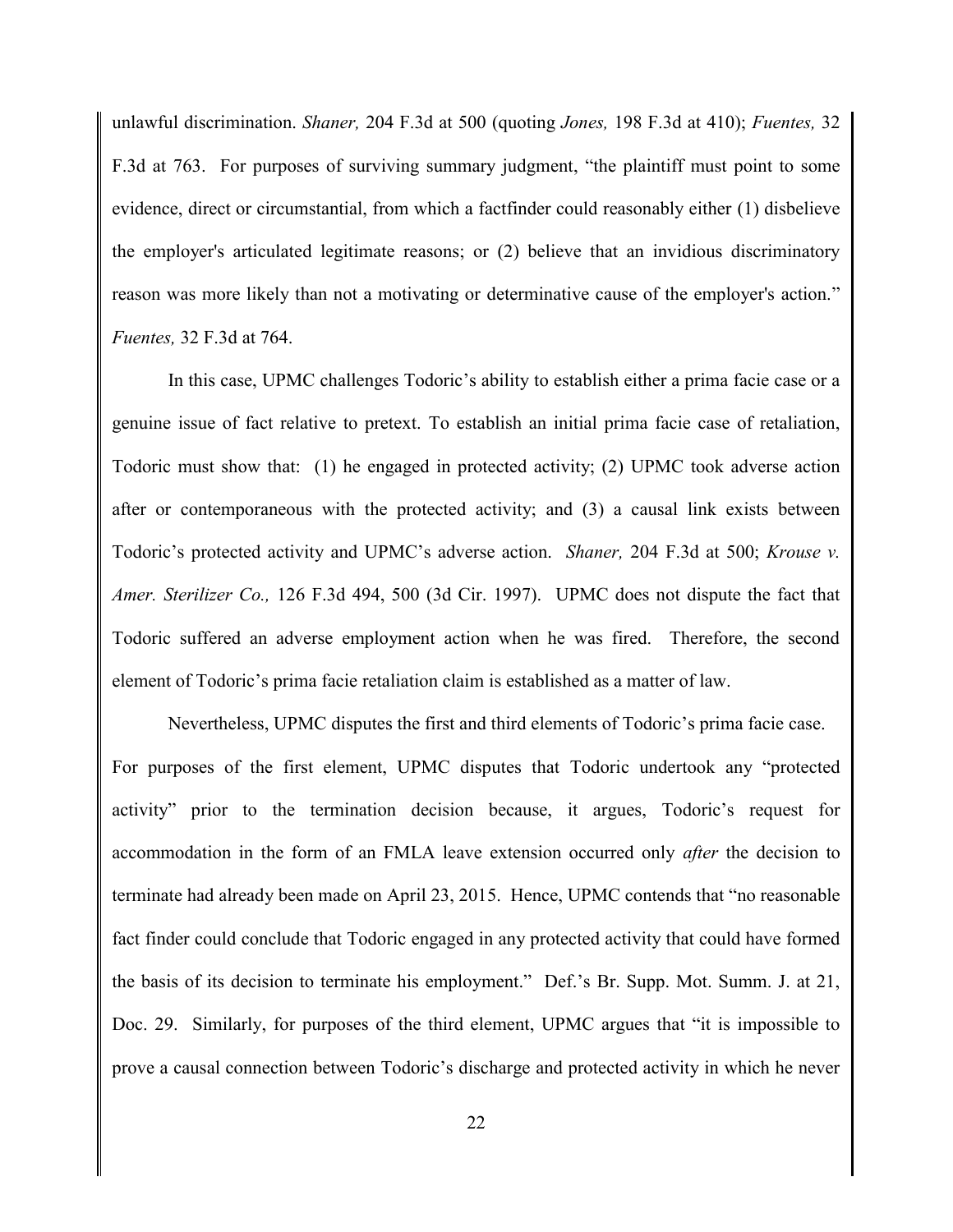engaged [prior to the termination decision]." *Id*. In essence, both of UPMC's arguments are predicated on its assertion that Todoric was fired on April 23, 2015 and that no valid request for an accommodation was made prior to his termination.

UPMC's argument is unavailing. For the reasons previously discussed, the court finds that there are genuinely disputed issues of fact in this case about when UPMC's termination decision actually occurred and whether Todoric commenced the "interactive process" prior to that time. Viewing the evidence in the light most favorable to Todoric, a jury could conclude that he was not terminated until April 27, 2015, after Printz had already learned of his intention to imminently submit ADA paperwork requesting an extension of his leave. A jury could also construe Todoric's communication of his intent to submit the paperwork as a good faith attempt to request further accommodation of his disability -- activity which is undoubtedly protected under the ADA. *See Shellenberger v. Summit Bancorp, Inc.,* 318 F.3d 183, 191 (3d Cir. 2003) ("The right to request an accommodation in good faith is no less a guarantee under the ADA than the right to file a complaint with the EEOC. . . ."). A jury could similarly find that Todoric engaged in protected conduct when he sought, and was granted, a leave of absence commencing on February 19, 2015 following his back surgery. Thus, sufficient evidence exists to support the first element of Todoric's retaliation claim.

Todoric has also adduced evidence sufficient to satisfy the third element of his prima facie case. To establish the requisite causal link between an employee's protected conduct and the employer's adverse employment action, courts consider whether there is "unusually suggestive timing" between the two events. *See Ward v. Ingersoll-Rand Co.,* 688 F. App'x 104, 110 (3d Cir. 2017). Alternatively, courts can consider the circumstances as a whole, "including any intervening antagonism by the employer, inconsistencies in the reasons the employer gives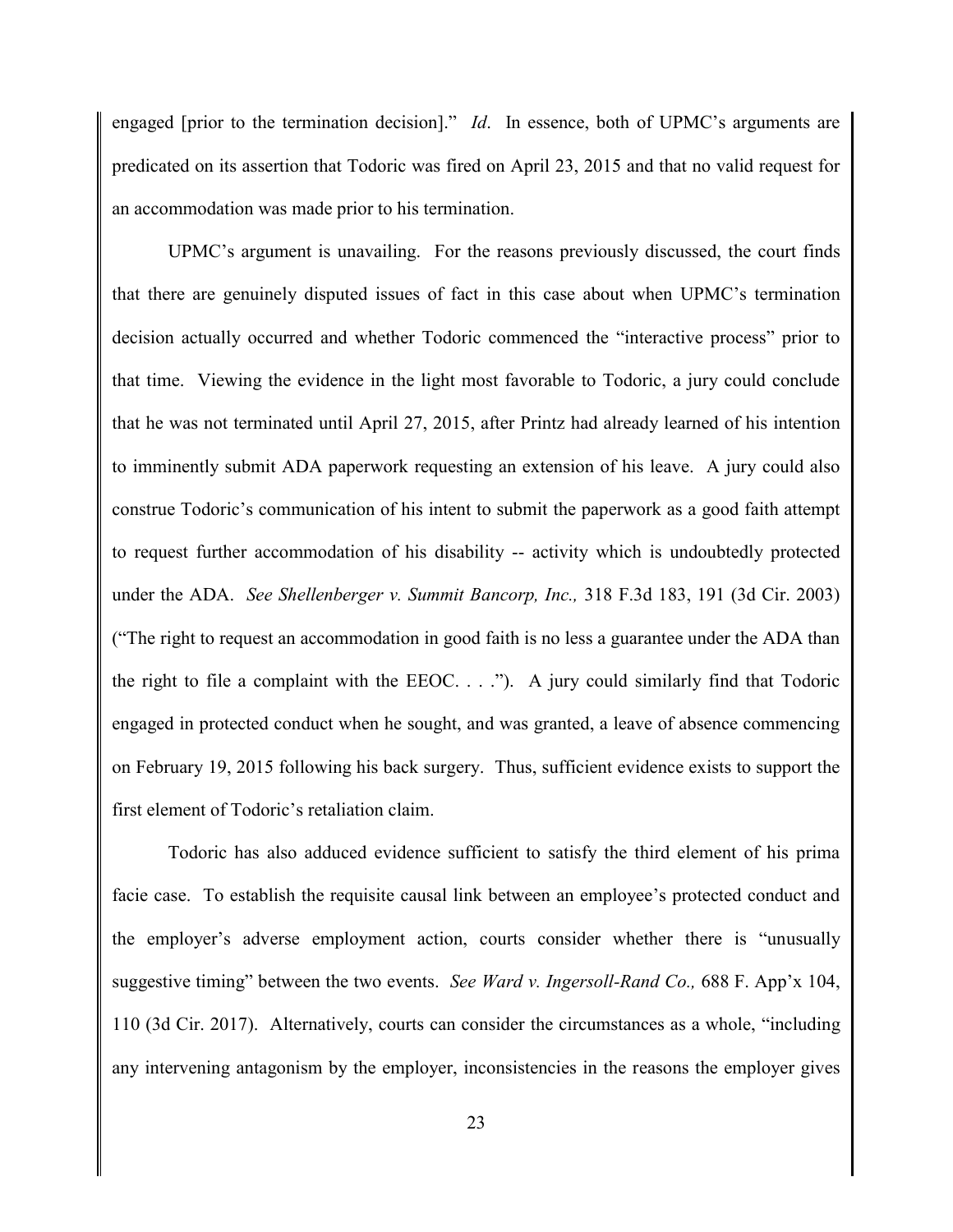for its adverse action, and any other evidence suggesting that the employer had a retaliatory animus when taking the adverse action." *Daniels v. Sch. Dist. of Phila*., 776 F.3d 181, 196 (3d Cir. 2015) (addressing claims under the Age Discrimination in Employment Act, Title VII, and the PHRA).

Here, Todoric posits that Printz and Maggio terminated him because of his prior requests for – and use of – leave, which began on February 19, 2015 after he underwent back surgery. Todoric points to Printz's statements to Maggio that "the problem with this kid is . . . he transferred here, worked one day, and we've never seen him since." Doc. 31-2 at 7. Todoric also points to Brandon's statement that she was "most definitely" ready to fire him on April 22, 2015, despite her awareness that his short term disability status had been extended to May 2. Doc. 36-15 at 1; Doc. 36-16 at 1. Finally, Todoric points to Brandon's statements to Maggio that she was "ready to let him go" because she "never got him off of orientation" and, if he came back, "it woulda had [sic] been started from square one all over again." Doc. 31-2 at 4. Viewed in the light most favorable to Todoric, these statements could arguably support an inference that Todoric's termination was motivated, at least in part, by his absences from work. Because a jury could reasonably infer a causal connection between Todoric's prior use of leave as an accommodation for his disability and his subsequent loss of employment, the third element of his prima facie case is satisfied.

The court must next consider whether Todoric has produced sufficient evidence to establish a triable fact on pretext. Here, there is no dispute that UPMC has articulated a nondiscriminatory reason for its adverse employment decision – namely, Todoric's "failure to return to work following the expiration of his approved FMLA leave, not having submitted a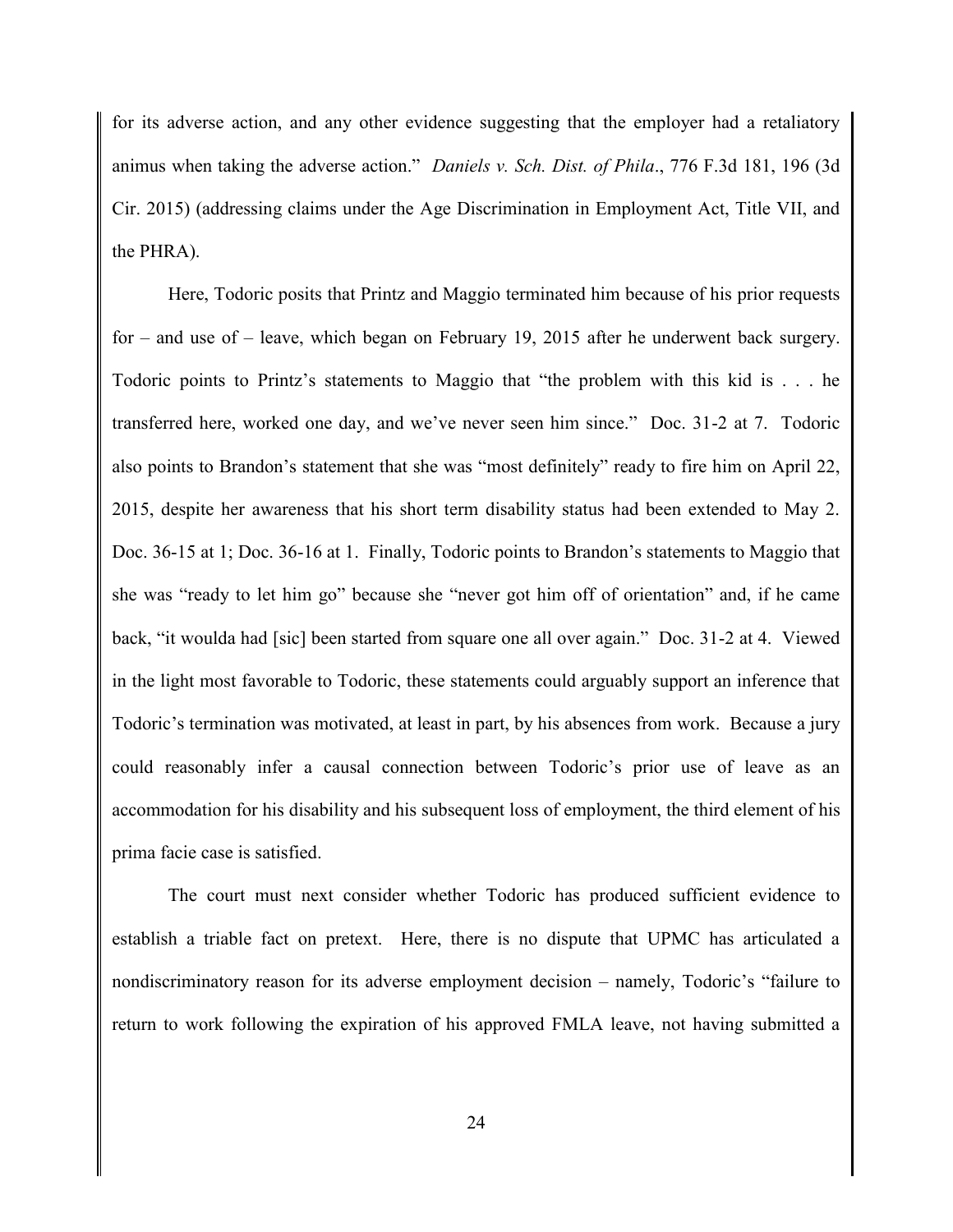request for an accommodation in the form of an extension." Def.'s Br. Supp. Mot. Summ. J. at 22, Doc. No. 29.

To withstand summary judgment, Todoric "must point to some evidence, direct or circumstantial, from which a factfinder could reasonably either (1) disbelieve the employer's articulated legitimate reasons; or (2) believe that an invidious discriminatory reason was more likely than not a motivating or determinative cause of the employer's action." *Fuentes*, 32 F.3d at 764. Here, the court is satisfied that Todoric has done so. As discussed, a reasonable jury could reject UPMC's assertion that it fired Todoric prior to receiving any request for an accommodation. In addition, based on the aforementioned statements of Brandon and Printz, a jury might conclude that Todoric's termination was motivated by his prior use of leave as an accommodation for his short term disability. Because the evidence is at least minimally sufficient to support a finding of pretext, UPMC's motion for summary judgment will be denied with respect to Count II of the Amended Complaint.

#### *B. Todoric's Claims Under the PHRA*

In Count III of the Amended Complaint, Todoric asserts claims under the PHRA based on the allegations that UPMC unlawfully fired him because of his disability, failed to accommodate his disability, and retaliated against him for requesting a reasonable accommodation. Courts in this circuit apply identical legal standards when analyzing claims under the PHRA and the ADA. *See Macfarian v. Ivy Hill SNF, LLC*, 675 F.3d 266, 274 (3d Cir. 2012); *Taylor v. Phoenixville Sch. Dist.,* 184 F.3d 296, 306 (3d Cir. 1999); *Montanez v. Missouri Basic Wel Servs., Inc.,* 2017 WL 3701786, at \*20 and n. 189 (M.D. Pa. Aug. 28, 2017). Accordingly, the Court need not conduct a separate analysis of Todorics' various PHRA claims.